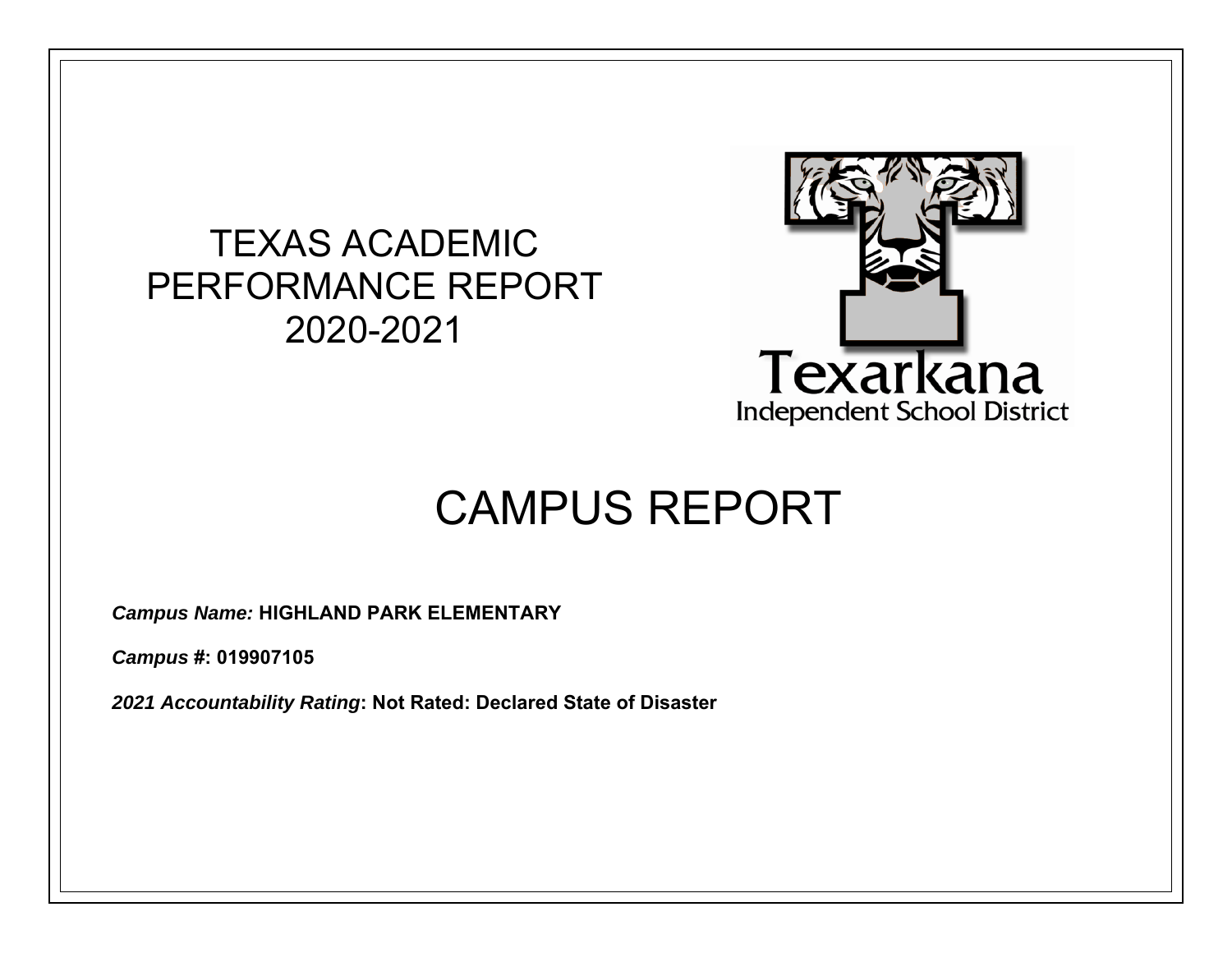#### **HIGHLAND PARK ELEMENTARY PERFORMANCE OBJECTIVES 2020-2021**

- **Goal 1: We will commit to providing a relevant, challenging curriculum that rapidly responds to the diverse needs of the students, community and global workforce.**
- Objective 1: With a focus on balanced literacy, Kinder-2nd grade will have 73% of all students developed on TPRI by May 21, 2021.
- Objective 2: Improve student academic growth with increased student performance on STAAR Science from 61% to 70% by May 2021.

#### **Goal 2: All students will take ownership in their personal learning in a trusting, supportive and mutually respectful environment.**

Objective 1: All students will participate in the Leader in Me program in order to instill leadership skills as well as setting and achieving personal and academic goals.

#### **Goal 3: We will develop a highly qualified and diverse staff that will promote high expectations for all.**

- Objective 1: By May of 2021, all teachers will have observed three of their colleagues in a teaching environment.
- Objective 2: Ensure effective leadership practices through the implementation of sustainable leadership opportunities at HP.

#### **Goal 4: We will facilitate family and community involvement in the growth and success of the student.**

Objective 1: Expand opportunities for parent participation/involvement by 10% or greater by May 2021 in order to support school initiatives and promote a positive relationship between home and school.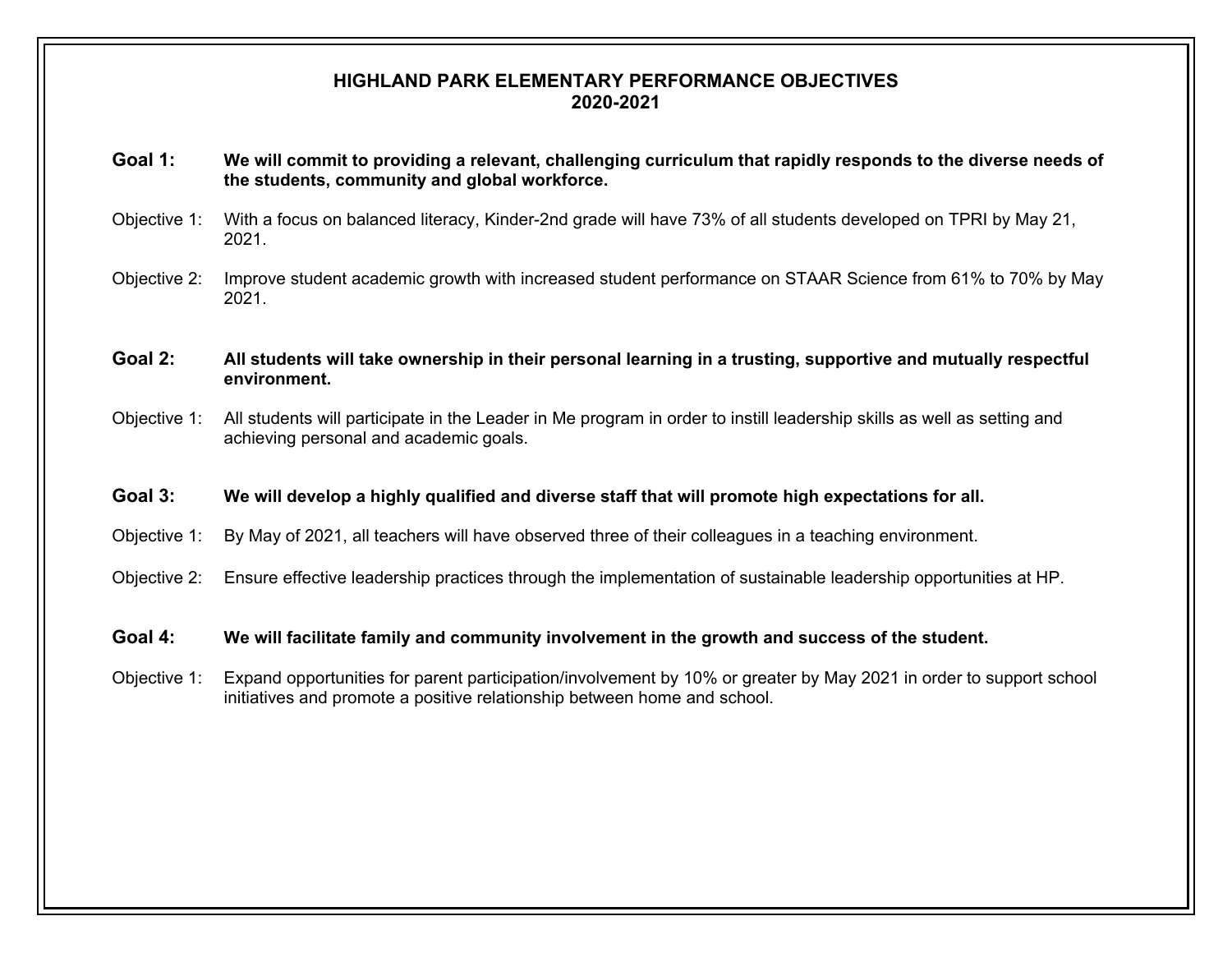|                                       |               |     |     |     |                                                                         |     |        |                          |              |                          | Two                      |                |                          |                                  | Non-  |      | EB/EL<br>(Current                                                                                                                     |
|---------------------------------------|---------------|-----|-----|-----|-------------------------------------------------------------------------|-----|--------|--------------------------|--------------|--------------------------|--------------------------|----------------|--------------------------|----------------------------------|-------|------|---------------------------------------------------------------------------------------------------------------------------------------|
|                                       |               |     |     |     |                                                                         |     |        |                          |              |                          | or                       | <b>Special</b> |                          | <b>Special Continu- Continu-</b> |       |      | $\&$                                                                                                                                  |
|                                       | <b>School</b> |     |     |     | <b>African</b>                                                          |     |        | <b>American</b>          |              | <b>Pacific</b>           | <b>More</b>              | Ed             | Ed                       | ously                            | ously | Econ | Year State District Campus American Hispanic White Indian Asian Islander Races (Current) (Former) Enrolled Enrolled Disady Monitored) |
|                                       |               |     |     |     | STAAR Performance Rates by Tested Grade, Subject, and Performance Level |     |        |                          |              |                          |                          |                |                          |                                  |       |      |                                                                                                                                       |
| <b>Grade 3 Reading</b>                |               |     |     |     |                                                                         |     |        |                          |              |                          |                          |                |                          |                                  |       |      |                                                                                                                                       |
| At Approaches Grade Level or<br>Above | 2021          | 67% | 67% | 45% | 31%                                                                     | 61% |        |                          |              |                          | $\ast$                   | 13%            | $\ast$                   | 50%                              | 22%   | 44%  | 59%                                                                                                                                   |
|                                       | 2019          | 76% | 78% | 72% | 76%                                                                     | 67% | 82%    |                          |              |                          | $\ast$                   | 57%            | $\overline{\phantom{a}}$ | 75%                              | 50%   | 73%  | 68%                                                                                                                                   |
| At Meets Grade Level or Above         | 2021          | 39% | 38% | 18% | 4%                                                                      | 28% | *      |                          |              |                          | $\pmb{\ast}$             | 0%             | $\ast$                   | 20%                              | 11%   | 19%  | 24%                                                                                                                                   |
|                                       | 2019          | 45% | 42% | 26% | 29%                                                                     | 17% | 36%    |                          |              | $\overline{a}$           | $\pmb{\ast}$             | 29%            | $\overline{\phantom{a}}$ | 27%                              | 17%   | 27%  | 18%                                                                                                                                   |
| At Masters Grade Level                | 2021          | 19% | 18% | 6%  | 0%                                                                      | 11% | *      |                          |              | $\overline{a}$           | $\pmb{\ast}$             | 0%             | $\pmb{\ast}$             | 8%                               | 0%    | 7%   | 12%                                                                                                                                   |
|                                       | 2019          | 27% | 24% | 11% | 12%                                                                     | 8%  | 18%    |                          |              |                          | $\ast$                   | 0%             | $\overline{\phantom{a}}$ | 13%                              | 0%    | 12%  | 9%                                                                                                                                    |
| <b>Grade 3 Mathematics</b>            |               |     |     |     |                                                                         |     |        |                          |              |                          |                          |                |                          |                                  |       |      |                                                                                                                                       |
| At Approaches Grade Level or<br>Above | 2021          | 62% | 62% | 39% | 19%                                                                     | 56% |        |                          |              |                          | $\ast$                   | 13%            | $\ast$                   | 43%                              | 22%   | 40%  | 53%                                                                                                                                   |
|                                       | 2019          | 79% | 84% | 78% | 82%                                                                     | 75% | 82%    |                          |              |                          | $\ast$                   | 57%            | $\overline{a}$           | 79%                              | 67%   | 77%  | 73%                                                                                                                                   |
| At Meets Grade Level or Above         | 2021          | 31% | 29% | 12% | 0%                                                                      | 22% |        |                          |              |                          | $\ast$                   | 0%             | $\ast$                   | 13%                              | 11%   | 14%  | 24%                                                                                                                                   |
|                                       | 2019          | 49% | 45% | 28% | 24%                                                                     | 25% | 36%    |                          |              |                          | $\ast$                   | 14%            | $\overline{a}$           | 31%                              | 0%    | 29%  | 27%                                                                                                                                   |
| At Masters Grade Level                | 2021          | 14% | 12% | 4%  | 0%                                                                      | 11% |        |                          |              |                          | $\ast$                   | 0%             | $\ast$                   | 5%                               | 0%    | 5%   | 12%                                                                                                                                   |
|                                       | 2019          | 25% | 19% | 7%  | 0%                                                                      | 8%  | 18%    |                          |              |                          | $\ast$                   | $0\%$          |                          | 8%                               | 0%    | 8%   | 9%                                                                                                                                    |
| <b>Grade 4 Reading</b>                |               |     |     |     |                                                                         |     |        |                          |              |                          |                          |                |                          |                                  |       |      |                                                                                                                                       |
| At Approaches Grade Level or<br>Above | 2021          | 63% | 57% | 36% | 27%                                                                     | 44% | 60%    |                          |              |                          | $\ast$                   | 17%            |                          | 42%                              | 17%   | 37%  | 43%                                                                                                                                   |
|                                       | 2019          | 75% | 72% | 63% | 80%                                                                     | 48% |        |                          | $\ast$       | $\overline{\phantom{a}}$ | $\overline{\phantom{a}}$ | $\ast$         | $\overline{a}$           | 63%                              | 67%   | 69%  | 48%                                                                                                                                   |
| At Meets Grade Level or Above         | 2021          | 36% | 32% | 7%  | 5%                                                                      | 6%  | 20%    |                          |              |                          | $\ast$                   | 0%             | $\blacksquare$           | 6%                               | 8%    | 7%   | 7%                                                                                                                                    |
|                                       | 2019          | 44% | 40% | 24% | 27%                                                                     | 17% | $\ast$ |                          | $\pmb{\ast}$ |                          | $\mathbf{r}$             | $\ast$         | $\Box$                   | 26%                              | 17%   | 26%  | 17%                                                                                                                                   |
| At Masters Grade Level                | 2021          | 17% | 15% | 2%  | 5%                                                                      | 0%  | $0\%$  | $\overline{\phantom{a}}$ |              | $\overline{\phantom{a}}$ | $\ast$                   | $0\%$          | $\overline{\phantom{a}}$ | $0\%$                            | 8%    | 2%   | 0%                                                                                                                                    |
|                                       | 2019          | 22% | 19% | 7%  | 7%                                                                      | 4%  | $\ast$ |                          | $\ast$       |                          | $\mathbf{r}$             | $\ast$         | $\blacksquare$           | 9%                               | $0\%$ | 9%   | 4%                                                                                                                                    |
| <b>Grade 4 Mathematics</b>            |               |     |     |     |                                                                         |     |        |                          |              |                          |                          |                |                          |                                  |       |      |                                                                                                                                       |
| At Approaches Grade Level or<br>Above | 2021          | 59% | 57% | 31% | 9%                                                                      | 50% | 60%    |                          |              |                          | $\ast$                   | 17%            |                          | 36%                              | 17%   | 30%  | 50%                                                                                                                                   |
|                                       | 2019          | 75% | 75% | 68% | 53%                                                                     | 74% | $\ast$ |                          | $\ast$       | $\overline{a}$           | $\sim$                   | $\ast$         | $\overline{\phantom{a}}$ | 69%                              | 67%   | 69%  | 74%                                                                                                                                   |
| At Meets Grade Level or Above         | 2021          | 36% | 38% | 13% | 5%                                                                      | 31% | $0\%$  |                          |              | $\overline{a}$           | $\pmb{\ast}$             | $0\%$          | $\overline{\phantom{a}}$ | 15%                              | 8%    | 14%  | 29%                                                                                                                                   |
|                                       | 2019          | 48% | 44% | 27% | 7%                                                                      | 35% | $\ast$ |                          | $\ast$       |                          | $\sim$                   | $\ast$         | $\blacksquare$           | 29%                              | 17%   | 29%  | 35%                                                                                                                                   |
| At Masters Grade Level                | 2021          | 21% | 25% | 7%  | 0%                                                                      | 19% | 0%     |                          |              | $\blacksquare$           | $\pmb{\ast}$             | $0\%$          | $\blacksquare$           | 9%                               | 0%    | 7%   | 21%                                                                                                                                   |
|                                       | 2019          | 28% | 24% | 12% | 0%                                                                      | 13% | $\ast$ |                          | $\ast$       |                          |                          | $\ast$         |                          | 11%                              | 17%   | 14%  | 13%                                                                                                                                   |
| <b>Grade 4 Writing</b>                |               |     |     |     |                                                                         |     |        |                          |              |                          |                          |                |                          |                                  |       |      |                                                                                                                                       |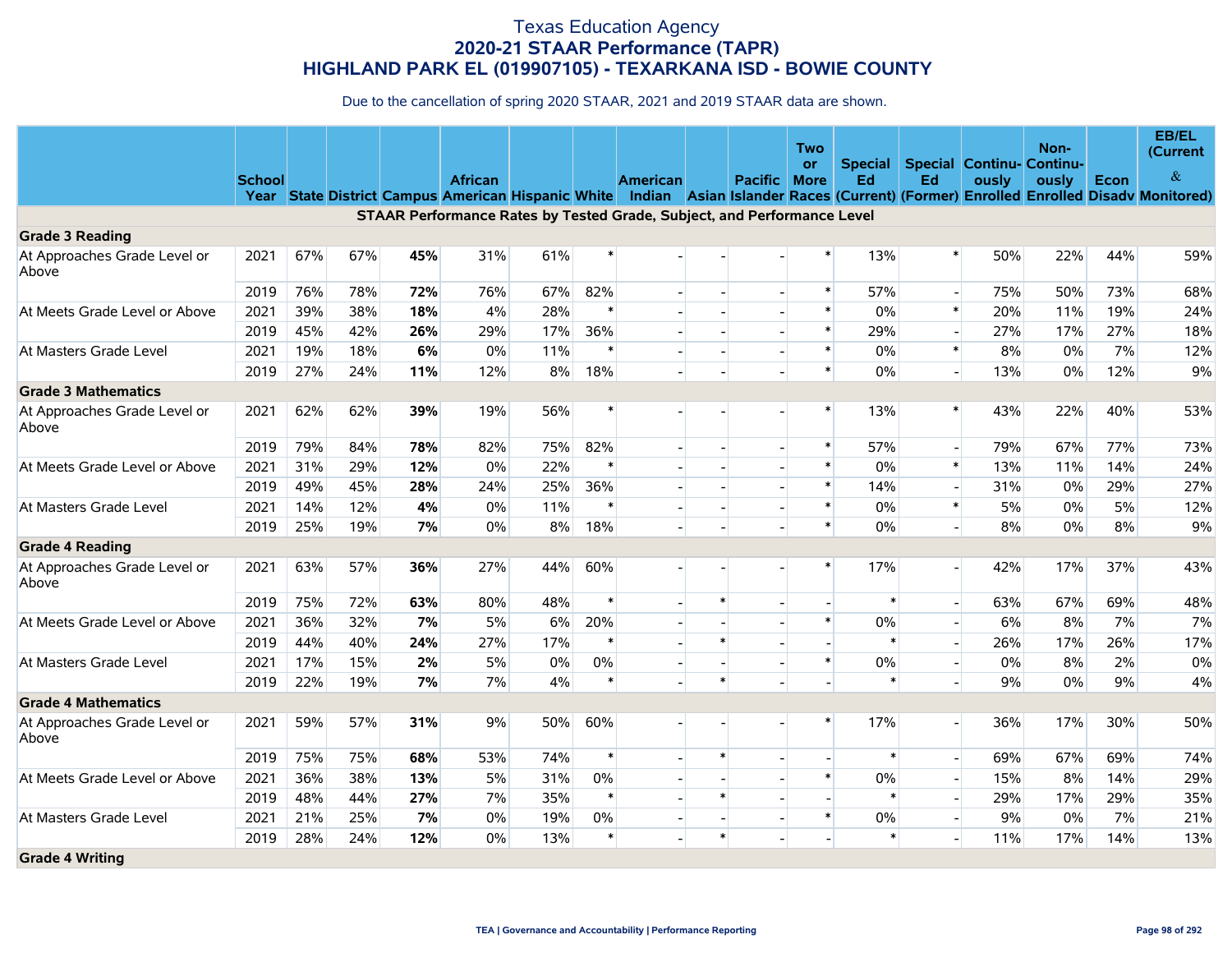|                                       |               |     |     |     |                |      |        |                 |        |                          | Two                      |                      |                          |                                    | Non-  |      | EB/EL<br>(Current                                                                                                                |
|---------------------------------------|---------------|-----|-----|-----|----------------|------|--------|-----------------|--------|--------------------------|--------------------------|----------------------|--------------------------|------------------------------------|-------|------|----------------------------------------------------------------------------------------------------------------------------------|
|                                       | <b>School</b> |     |     |     | <b>African</b> |      |        | <b>American</b> |        | <b>Pacific</b>           | <b>or</b>                | <b>Special</b><br>Ed | Ed                       | Special Continu- Continu-<br>ously |       | Econ | $\&$                                                                                                                             |
|                                       | Year          |     |     |     |                |      |        |                 |        |                          | <b>More</b>              |                      |                          |                                    | ously |      | State District Campus American Hispanic White Indian Asian Islander Races (Current) (Former) Enrolled Enrolled Disady Monitored) |
| At Approaches Grade Level or<br>Above | 2021          | 53% | 49% | 17% | 13%            | 24%  | 20%    |                 |        |                          |                          | $0\%$                |                          | 17%                                | 17%   | 18%  | 27%                                                                                                                              |
|                                       | 2019          | 67% | 66% | 61% | 67%            | 52%  | $\ast$ |                 | *      |                          | $\overline{\phantom{a}}$ | $\ast$               | $\blacksquare$           | 63%                                | 50%   | 63%  | 52%                                                                                                                              |
| At Meets Grade Level or Above         | 2021          | 27% | 24% | 2%  | 0%             | 6%   | 0%     |                 |        |                          | $\ast$                   | $0\%$                | $\blacksquare$           | 3%                                 | 0%    | 2%   | 7%                                                                                                                               |
|                                       | 2019          | 35% | 29% | 20% | 13%            | 13%  | $\ast$ |                 | $\ast$ |                          | $\overline{\phantom{a}}$ | $\ast$               | $\overline{\phantom{a}}$ | 17%                                | 33%   | 23%  | 13%                                                                                                                              |
| At Masters Grade Level                | 2021          | 8%  | 9%  | 0%  | $0\%$          | 0%   | 0%     |                 |        | $\overline{\phantom{a}}$ | $\ast$                   | $0\%$                | $\overline{\phantom{a}}$ | 0%                                 | 0%    | 0%   | 0%                                                                                                                               |
|                                       | 2019          | 11% | 8%  | 2%  | 0%             | 4%   | $\ast$ |                 | $\ast$ |                          |                          | $\ast$               | $\overline{a}$           | 3%                                 | 0%    | 3%   | 4%                                                                                                                               |
| Grade 5 Reading+                      |               |     |     |     |                |      |        |                 |        |                          |                          |                      |                          |                                    |       |      |                                                                                                                                  |
| At Approaches Grade Level or<br>Above | 2021          | 73% | 74% | 70% | 50%            | 83%  | 83%    |                 |        |                          | $\ast$                   | 20%                  | $\ast$                   | 72%                                | 60%   | 73%  | 80%                                                                                                                              |
|                                       | 2019          | 86% | 88% | 95% | 87%            | 100% | $\ast$ |                 |        |                          | $\ast$                   | $\ast$               | $\overline{a}$           | 97%                                | 86%   | 94%  | 100%                                                                                                                             |
| At Meets Grade Level or Above         | 2021          | 46% | 50% | 33% | 19%            | 43%  | 33%    |                 |        |                          | $\ast$                   | 20%                  | $\pmb{\ast}$             | 31%                                | 40%   | 34%  | 45%                                                                                                                              |
|                                       | 2019          | 54% | 50% | 57% | 47%            | 58%  | $\ast$ |                 |        |                          | $\ast$                   | $\ast$               | $\overline{a}$           | 53%                                | 71%   | 56%  | 58%                                                                                                                              |
| At Masters Grade Level                | 2021          | 30% | 34% | 7%  | 6%             | 4%   | 17%    |                 |        |                          | $\ast$                   | $0\%$                | $\ast$                   | 3%                                 | 20%   | 7%   | 5%                                                                                                                               |
|                                       | 2019          | 29% | 24% | 22% | 27%            | 21%  | $\ast$ |                 |        |                          | $\ast$                   | $\ast$               | $\blacksquare$           | 20%                                | 29%   | 22%  | 21%                                                                                                                              |
| <b>Grade 5 Mathematics+</b>           |               |     |     |     |                |      |        |                 |        |                          |                          |                      |                          |                                    |       |      |                                                                                                                                  |
| At Approaches Grade Level or<br>Above | 2021          | 70% | 81% | 78% | 75%            | 83%  | 67%    |                 |        |                          | $\ast$                   | 80%                  | $\ast$                   | 83%                                | 60%   | 76%  | 90%                                                                                                                              |
|                                       | 2019          | 90% | 93% | 92% | 87%            | 95%  | $\ast$ |                 |        |                          | $\ast$                   | $\ast$               | $\blacksquare$           | 90%                                | 100%  | 92%  | 95%                                                                                                                              |
| At Meets Grade Level or Above         | 2021          | 44% | 53% | 41% | 25%            | 57%  | 33%    |                 |        |                          | $\ast$                   | 40%                  | $\ast$                   | 42%                                | 40%   | 41%  | 60%                                                                                                                              |
|                                       | 2019          | 58% | 56% | 41% | 33%            | 47%  | $\ast$ |                 |        |                          | $\ast$                   | $\ast$               | $\blacksquare$           | 40%                                | 43%   | 42%  | 47%                                                                                                                              |
| At Masters Grade Level                | 2021          | 25% | 29% | 13% | 6%             | 22%  | 0%     |                 |        | $\overline{a}$           | $\ast$                   | 20%                  | $\ast$                   | 11%                                | 20%   | 12%  | 20%                                                                                                                              |
|                                       | 2019          | 36% | 32% | 19% | 7%             | 26%  | $\ast$ |                 |        |                          | $\ast$                   |                      | $\overline{a}$           | 20%                                | 14%   | 19%  | 26%                                                                                                                              |
| <b>Grade 5 Science</b>                |               |     |     |     |                |      |        |                 |        |                          |                          |                      |                          |                                    |       |      |                                                                                                                                  |
| At Approaches Grade Level or<br>Above | 2021          | 62% | 69% | 63% | 44%            | 78%  | 67%    |                 |        |                          | $\ast$                   | 40%                  | $\ast$                   | 61%                                | 70%   | 63%  | 80%                                                                                                                              |
|                                       | 2019          | 75% | 78% | 59% | 47%            | 63%  | $\ast$ |                 |        | $\overline{\phantom{a}}$ | $\ast$                   | $\ast$               | $\blacksquare$           | 57%                                | 71%   | 58%  | 63%                                                                                                                              |
| At Meets Grade Level or Above         | 2021          | 31% | 40% | 24% | 13%            | 30%  | 33%    |                 |        | $\overline{\phantom{a}}$ | $\ast$                   | 20%                  | $\pmb{\ast}$             | 19%                                | 40%   | 24%  | 30%                                                                                                                              |
|                                       | 2019          | 49% | 52% | 35% | 20%            | 42%  | $\ast$ |                 |        |                          | $\ast$                   | $\ast$               | $\overline{a}$           | 27%                                | 71%   | 33%  | 42%                                                                                                                              |
| At Masters Grade Level                | 2021          | 13% | 17% | 7%  | 6%             | 9%   | 0%     |                 |        |                          | $\ast$                   | 0%                   | $\pmb{\ast}$             | 6%                                 | 10%   | 5%   | 10%                                                                                                                              |
|                                       | 2019          | 24% | 25% | 8%  | $0\%$          | 16%  | $\ast$ |                 |        |                          | $\ast$                   | $\ast$               |                          | 10%                                | 0%    | 8%   | 16%                                                                                                                              |
| <b>All Grades All Subjects</b>        |               |     |     |     |                |      |        |                 |        |                          |                          |                      |                          |                                    |       |      |                                                                                                                                  |
| At Approaches Grade Level or<br>Above | 2021          | 67% | 67% | 47% | 31%            | 62%  | 65%    |                 |        |                          | 33%                      | 22%                  | 29%                      | 51%                                | 35%   | 47%  | 63%                                                                                                                              |
|                                       | 2019          | 78% | 75% | 73% | 73%            | 71%  | 88%    |                 | $\ast$ |                          | 71%                      | 31%                  | $\overline{a}$           | 74%                                | 71%   | 74%  | 71%                                                                                                                              |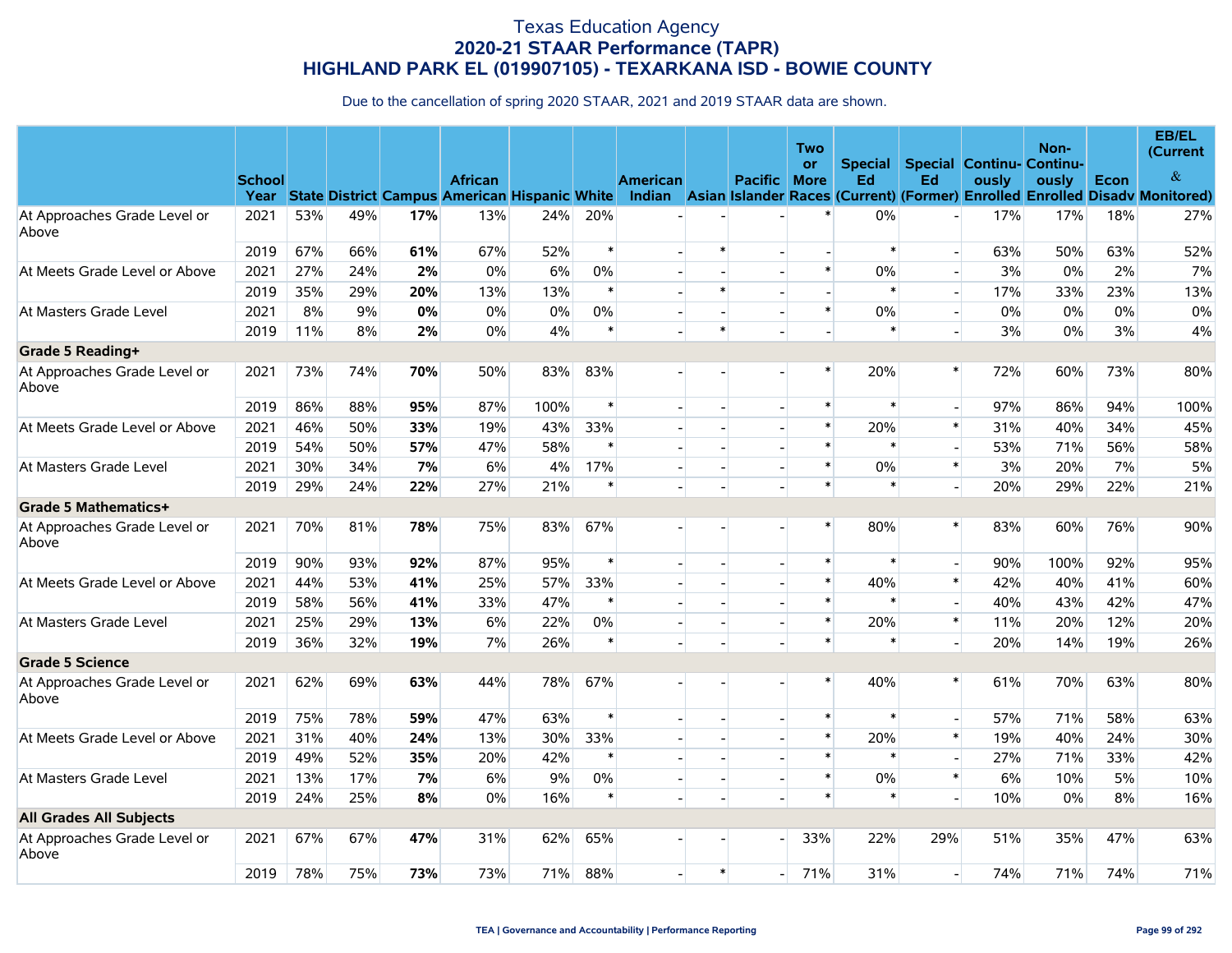|                                       |               |     |     |       |                                                                      |     |        |                 |                          |                          | Two            |                |                          |       | Non-                      |      | <b>EB/EL</b><br>(Current                                                           |
|---------------------------------------|---------------|-----|-----|-------|----------------------------------------------------------------------|-----|--------|-----------------|--------------------------|--------------------------|----------------|----------------|--------------------------|-------|---------------------------|------|------------------------------------------------------------------------------------|
|                                       |               |     |     |       |                                                                      |     |        |                 |                          |                          | <b>or</b>      | <b>Special</b> |                          |       | Special Continu- Continu- |      | $\&$                                                                               |
|                                       | <b>School</b> |     |     |       | <b>African</b><br>Year State District Campus American Hispanic White |     |        | <b>American</b> |                          | <b>Pacific</b>           | <b>More</b>    | Ed             | Ed                       | ously | ously                     | Econ | Indian Asian Islander Races (Current) (Former) Enrolled Enrolled Disady Monitored) |
| At Meets Grade Level or Above         | 2021          | 41% | 41% | 19%   | 7%                                                                   | 30% | 27%    |                 |                          |                          | 13%            | 8%             | $0\%$                    | 19%   | 19%                       | 19%  | 30%                                                                                |
|                                       | 2019          | 50% | 45% | 31%   | 25%                                                                  | 30% | 50%    |                 | $\ast$                   |                          | 43%            | 9%             | $\blacksquare$           | 31%   | 35%                       | 32%  | 31%                                                                                |
| At Masters Grade Level                | 2021          | 18% | 18% | 6%    | 2%                                                                   | 10% | 5%     |                 |                          | $\overline{a}$           | 0%             | 2%             | $0\%$                    | 5%    | 7%                        | 6%   | 10%                                                                                |
|                                       | 2019          | 24% | 20% | 11%   | 6%                                                                   | 12% | 21%    |                 | $\ast$                   | $\sim$                   | 0%             | $0\%$          | $\overline{\phantom{a}}$ | 11%   | 8%                        | 12%  | 12%                                                                                |
| <b>All Grades ELA/Reading</b>         |               |     |     |       |                                                                      |     |        |                 |                          |                          |                |                |                          |       |                           |      |                                                                                    |
| At Approaches Grade Level or<br>Above | 2021          | 68% | 67% | 50%   | 34%                                                                  | 65% | 77%    |                 |                          |                          | 17%            | 16%            | $\ast$                   | 55%   | 32%                       | 51%  | 63%                                                                                |
|                                       | 2019          | 75% | 72% | 76%   | 81%                                                                  | 70% | 87%    |                 | $\ast$                   |                          | $\ast$         | 43%            | $\overline{a}$           | 77%   | 68%                       | 78%  | 70%                                                                                |
| At Meets Grade Level or Above         | 2021          | 45% | 44% | 19%   | 8%                                                                   | 28% | 38%    |                 |                          |                          | 17%            | 5%             | $\ast$                   | 19%   | 19%                       | 20%  | 27%                                                                                |
|                                       | 2019          | 48% | 43% | 34%   | 34%                                                                  | 29% | 47%    |                 | $\ast$                   |                          | $\ast$         | 14%            | $\overline{\phantom{0}}$ | 34%   | 37%                       | 35%  | 30%                                                                                |
| At Masters Grade Level                | 2021          | 18% | 19% | 5%    | 3%                                                                   | 5%  | 15%    |                 | $\blacksquare$           | $\overline{\phantom{a}}$ | 0%             | $0\%$          | $\ast$                   | 4%    | 10%                       | 6%   | 6%                                                                                 |
|                                       | 2019          | 21% | 18% | 13%   | 15%                                                                  | 11% | 20%    |                 | $\ast$                   |                          | $\ast$         | $0\%$          | $\overline{\phantom{a}}$ | 13%   | 11%                       | 14%  | 11%                                                                                |
| <b>All Grades Mathematics</b>         |               |     |     |       |                                                                      |     |        |                 |                          |                          |                |                |                          |       |                           |      |                                                                                    |
| At Approaches Grade Level or<br>Above | 2021          | 66% | 67% | 49%   | 30%                                                                  | 65% | 69%    |                 |                          |                          | 67%            | 32%            | $\ast$                   | 54%   | 32%                       | 48%  | 67%                                                                                |
|                                       | 2019          | 82% | 79% | 79%   | 74%                                                                  | 80% | 87%    | $\mathbf{r}$    | $\ast$                   |                          | $\ast$         | 36%            | $\overline{\phantom{0}}$ | 79%   | 79%                       | 79%  | 80%                                                                                |
| At Meets Grade Level or Above         | 2021          | 37% | 38% | 22%   | 8%                                                                   | 39% | 23%    |                 |                          | $\overline{\phantom{a}}$ | 17%            | 11%            | $\pmb{\ast}$             | 23%   | 19%                       | 23%  | 39%                                                                                |
|                                       | 2019          | 52% | 45% | 31%   | 21%                                                                  | 35% | 40%    |                 | $\ast$                   | $\overline{\phantom{a}}$ | $\ast$         | 7%             | $\overline{\phantom{a}}$ | 33%   | 21%                       | 33%  | 36%                                                                                |
| At Masters Grade Level                | 2021          | 18% | 16% | 8%    | 2%                                                                   | 18% | $0\%$  | $\overline{a}$  | $\overline{\phantom{a}}$ | $\overline{\phantom{a}}$ | 0%             | 5%             | $\pmb{\ast}$             | 8%    | 6%                        | 8%   | 18%                                                                                |
|                                       | 2019          | 26% | 20% | 12%   | 2%                                                                   | 15% | 27%    |                 | $\ast$                   |                          | $\ast$         | $0\%$          | $\overline{a}$           | 12%   | 11%                       | 13%  | 16%                                                                                |
| <b>All Grades Writing</b>             |               |     |     |       |                                                                      |     |        |                 |                          |                          |                |                |                          |       |                           |      |                                                                                    |
| At Approaches Grade Level or<br>Above | 2021          | 58% | 55% | 17%   | 13%                                                                  | 24% | 20%    |                 |                          |                          | $\ast$         | $0\%$          |                          | 17%   | 17%                       | 18%  | 27%                                                                                |
|                                       | 2019          | 68% | 67% | 61%   | 67%                                                                  | 52% | $\ast$ |                 | $\ast$                   |                          | $\sim$         | $\ast$         | $\overline{\phantom{a}}$ | 63%   | 50%                       | 63%  | 52%                                                                                |
| At Meets Grade Level or Above         | 2021          | 30% | 27% | 2%    | $0\%$                                                                | 6%  | 0%     |                 |                          |                          | $\ast$         | $0\%$          | $\overline{\phantom{a}}$ | 3%    | 0%                        | 2%   | 7%                                                                                 |
|                                       | 2019          | 38% | 36% | 20%   | 13%                                                                  | 13% | $\ast$ |                 | $\ast$                   |                          | $\overline{a}$ | $\ast$         | $\frac{1}{2}$            | 17%   | 33%                       | 23%  | 13%                                                                                |
| At Masters Grade Level                | 2021          | 9%  | 8%  | $0\%$ | 0%                                                                   | 0%  | $0\%$  |                 |                          |                          | $\ast$         | $0\%$          | $\overline{\phantom{a}}$ | 0%    | 0%                        | 0%   | 0%                                                                                 |
|                                       | 2019          | 14% | 13% | 2%    | $0\%$                                                                | 4%  | $\ast$ |                 | $\ast$                   |                          |                | $\ast$         |                          | 3%    | 0%                        | 3%   | 4%                                                                                 |
| <b>All Grades Science</b>             |               |     |     |       |                                                                      |     |        |                 |                          |                          |                |                |                          |       |                           |      |                                                                                    |
| At Approaches Grade Level or<br>Above | 2021          | 71% | 73% | 63%   | 44%                                                                  | 78% | 67%    |                 |                          |                          | $\ast$         | 40%            | $\ast$                   | 61%   | 70%                       | 63%  | 80%                                                                                |
|                                       | 2019          | 81% | 79% | 59%   | 47%                                                                  | 63% | $\ast$ |                 |                          |                          | $\ast$         | $\ast$         | $\overline{\phantom{a}}$ | 57%   | 71%                       | 58%  | 63%                                                                                |
| At Meets Grade Level or Above         | 2021          | 44% | 46% | 24%   | 13%                                                                  | 30% | 33%    |                 |                          |                          | $\ast$         | 20%            | $\ast$                   | 19%   | 40%                       | 24%  | 30%                                                                                |
|                                       | 2019          | 54% | 50% | 35%   | 20%                                                                  | 42% | $\ast$ |                 |                          |                          | $\ast$         | $\ast$         | $\overline{a}$           | 27%   | 71%                       | 33%  | 42%                                                                                |
| At Masters Grade Level                | 2021          | 20% | 19% | 7%    | 6%                                                                   | 9%  | $0\%$  |                 |                          | $\overline{a}$           | $\ast$         | $0\%$          | $\ast$                   | 6%    | 10%                       | 5%   | 10%                                                                                |
|                                       | 2019          | 25% | 22% | 8%    | $0\%$                                                                | 16% | $\ast$ |                 |                          |                          | $\ast$         | $\ast$         |                          | 10%   | 0%                        | 8%   | 16%                                                                                |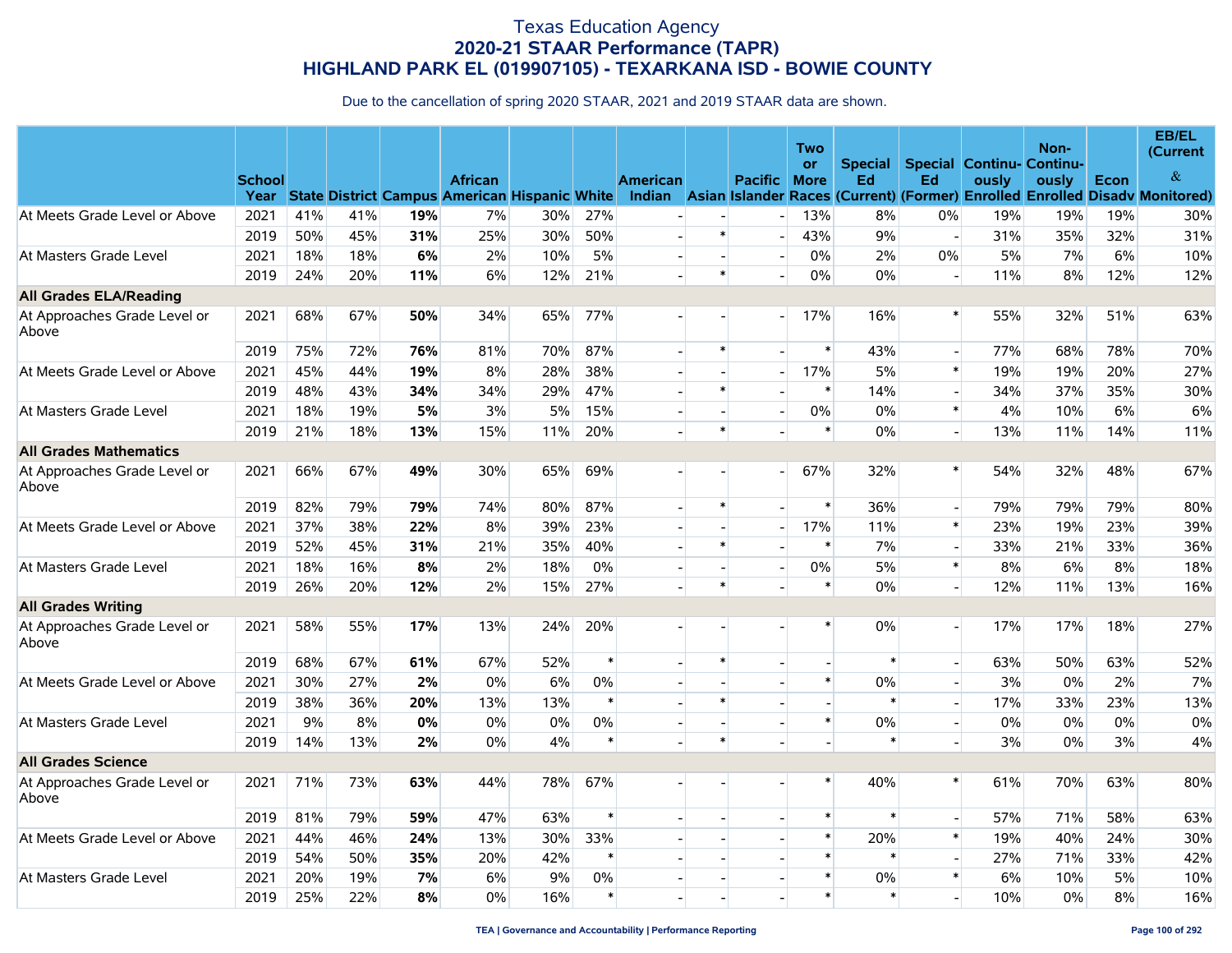- \* Indicates results are masked due to small numbers to protect student confidentiality.
- Indicates there are no students in the group.
- + Indicates that rates for reading and mathematics are based on the cumulative results from the first and second administrations of STAAR.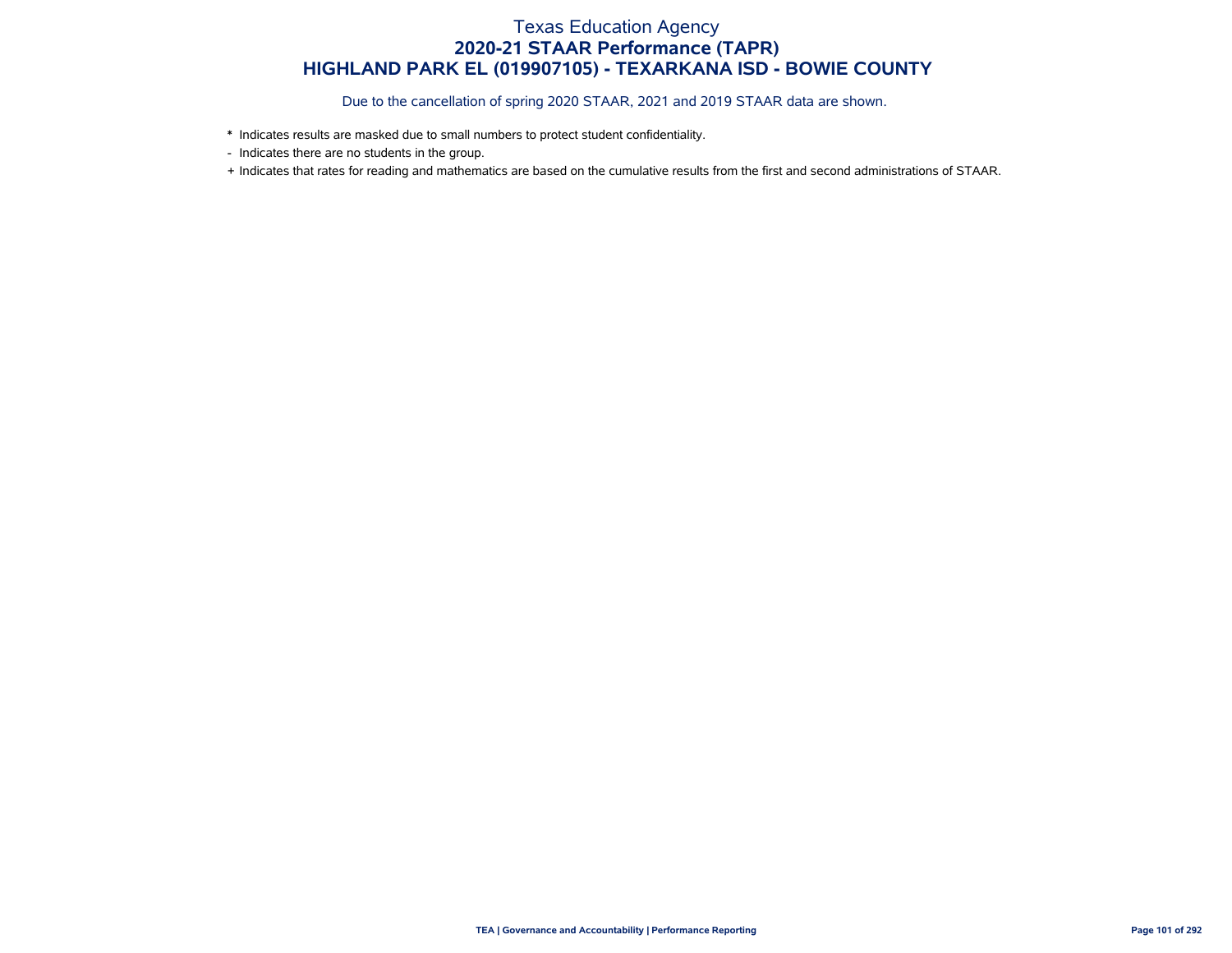Due to the cancellation of spring 2020 STAAR, 2019 and 2018 progress data are shown.

|                          | <b>School</b><br>Year |    |    |    | <b>African</b><br><b>State District Campus American Hispanic White</b> |    |                          | <b>American</b><br><b>Indian</b> |                          | <b>Pacific</b>           | Twoorl<br><b>More</b>    | Special<br>Ed<br>Asian Islander Races (Current) (Former) | Ed.                      | ously | Non-<br><b>Special Continu- Continu-</b><br>ously | Econ | <b>EB/EL</b><br>(Current<br>$\&$<br><b>Enrolled Enrolled Disady Monitored)</b> |
|--------------------------|-----------------------|----|----|----|------------------------------------------------------------------------|----|--------------------------|----------------------------------|--------------------------|--------------------------|--------------------------|----------------------------------------------------------|--------------------------|-------|---------------------------------------------------|------|--------------------------------------------------------------------------------|
|                          |                       |    |    |    | School Progress Domain - Academic Growth Score by Grade and Subject    |    |                          |                                  |                          |                          |                          |                                                          |                          |       |                                                   |      |                                                                                |
| Grade 4 ELA/Reading      | 2019                  | 61 | 63 | 59 | 67                                                                     | 53 | ∗                        |                                  | $\overline{\phantom{a}}$ |                          | $\overline{\phantom{a}}$ |                                                          | $\overline{\phantom{a}}$ | 57    | 70                                                | 63   | 53                                                                             |
|                          | 2018                  | 63 | 63 | 50 | 53                                                                     | 42 | $\overline{\phantom{a}}$ | $\overline{\phantom{a}}$         | $\overline{\phantom{a}}$ | $\overline{\phantom{0}}$ | $\ast$                   | ∗                                                        | $\overline{\phantom{a}}$ | 50    | 50                                                | 46   | 42                                                                             |
| Grade 4 Mathematics      | 2019                  | 65 | 65 | 58 | 43                                                                     | 64 | $\ast$                   | $\overline{\phantom{a}}$         | $\overline{a}$           | $\overline{\phantom{0}}$ | $\overline{\phantom{a}}$ | ∗                                                        | $\overline{\phantom{a}}$ | 60    | 40                                                | 59   | 64                                                                             |
|                          | 2018                  | 65 | 68 | 65 | 57                                                                     | 74 | $\overline{\phantom{a}}$ | $\overline{\phantom{a}}$         | $\overline{\phantom{a}}$ | $\overline{\phantom{0}}$ | $\ast$                   | $\ast$                                                   | $\overline{\phantom{a}}$ | 62    | 79                                                | 60   | 74                                                                             |
| Grade 5 ELA/Reading      | 2019                  | 81 | 84 | 90 | 87                                                                     | 97 | $\ast$                   | $\overline{\phantom{a}}$         | $\overline{\phantom{a}}$ | $\overline{\phantom{0}}$ | $\ast$                   | $\ast$                                                   | $\overline{\phantom{a}}$ | 91    | 86                                                | 91   | 97                                                                             |
|                          | 2018                  | 80 | 79 | 82 | 81                                                                     | 88 | $\ast$                   | $\overline{\phantom{a}}$         | $\sim$                   | $\overline{\phantom{0}}$ | $\ast$                   | $\ast$                                                   | $\overline{\phantom{a}}$ | 83    | $\ast$                                            | 82   | 85                                                                             |
| Grade 5 Mathematics      | 2019                  | 83 | 85 | 92 | 97                                                                     | 89 | $\ast$                   | $\overline{\phantom{a}}$         | $\overline{a}$           | $\overline{\phantom{0}}$ | $\ast$                   | $\ast$                                                   | $\overline{\phantom{a}}$ | 93    | 86                                                | 92   | 89                                                                             |
|                          | 2018                  | 81 | 80 | 88 | 89                                                                     | 84 | $\ast$                   | $\overline{\phantom{a}}$         | $\sim$                   | $\overline{\phantom{a}}$ | $\ast$                   | $\ast$                                                   | $\overline{\phantom{a}}$ | 86    | 100                                               | 88   | 82                                                                             |
| All Grades Both Subjects | 2019                  | 69 | 65 | 74 | 73                                                                     | 75 | 69                       | $\overline{\phantom{a}}$         | $\sim$                   | $\overline{\phantom{0}}$ | $\ast$                   | 50                                                       | $\overline{\phantom{a}}$ | 74    | 73                                                | 76   | 75                                                                             |
|                          | 2018                  | 69 | 66 | 73 | 71                                                                     | 73 | 75                       | $\overline{\phantom{a}}$         | $\sim$                   | $\overline{\phantom{a}}$ | 94                       | 80                                                       | $\overline{\phantom{a}}$ | 73    | 74                                                | 72   | 71                                                                             |
| All Grades ELA/Reading   | 2019                  | 68 | 67 | 74 | 77                                                                     | 74 | $\ast$                   | $\overline{\phantom{a}}$         | $\sim$                   | $\overline{\phantom{0}}$ | $\ast$                   | 50                                                       | $\overline{\phantom{a}}$ | 73    | 79                                                | 77   | 74                                                                             |
|                          | 2018                  | 69 | 65 | 68 | 68                                                                     | 64 | $\ast$                   | $\overline{\phantom{a}}$         | $\overline{a}$           | $\overline{\phantom{0}}$ | $\ast$                   | 60                                                       | $\overline{\phantom{0}}$ | 70    | 59                                                | 66   | 61                                                                             |
| All Grades Mathematics   | 2019                  | 70 | 63 | 74 | 70                                                                     | 76 | $\ast$                   | ٠                                | $\overline{\phantom{a}}$ | $\overline{\phantom{0}}$ | $\ast$                   | 50                                                       | $\overline{\phantom{a}}$ | 76    | 67                                                | 76   | 76                                                                             |
|                          | 2018                  | 70 | 67 | 78 | 74                                                                     | 79 | $\ast$                   |                                  | $\overline{\phantom{a}}$ |                          | $\ast$                   | 100                                                      | $\overline{\phantom{a}}$ | 76    | 88                                                | 76   | 78                                                                             |

\* Indicates results are masked due to small numbers to protect student confidentiality.

- Indicates there are no students in the group.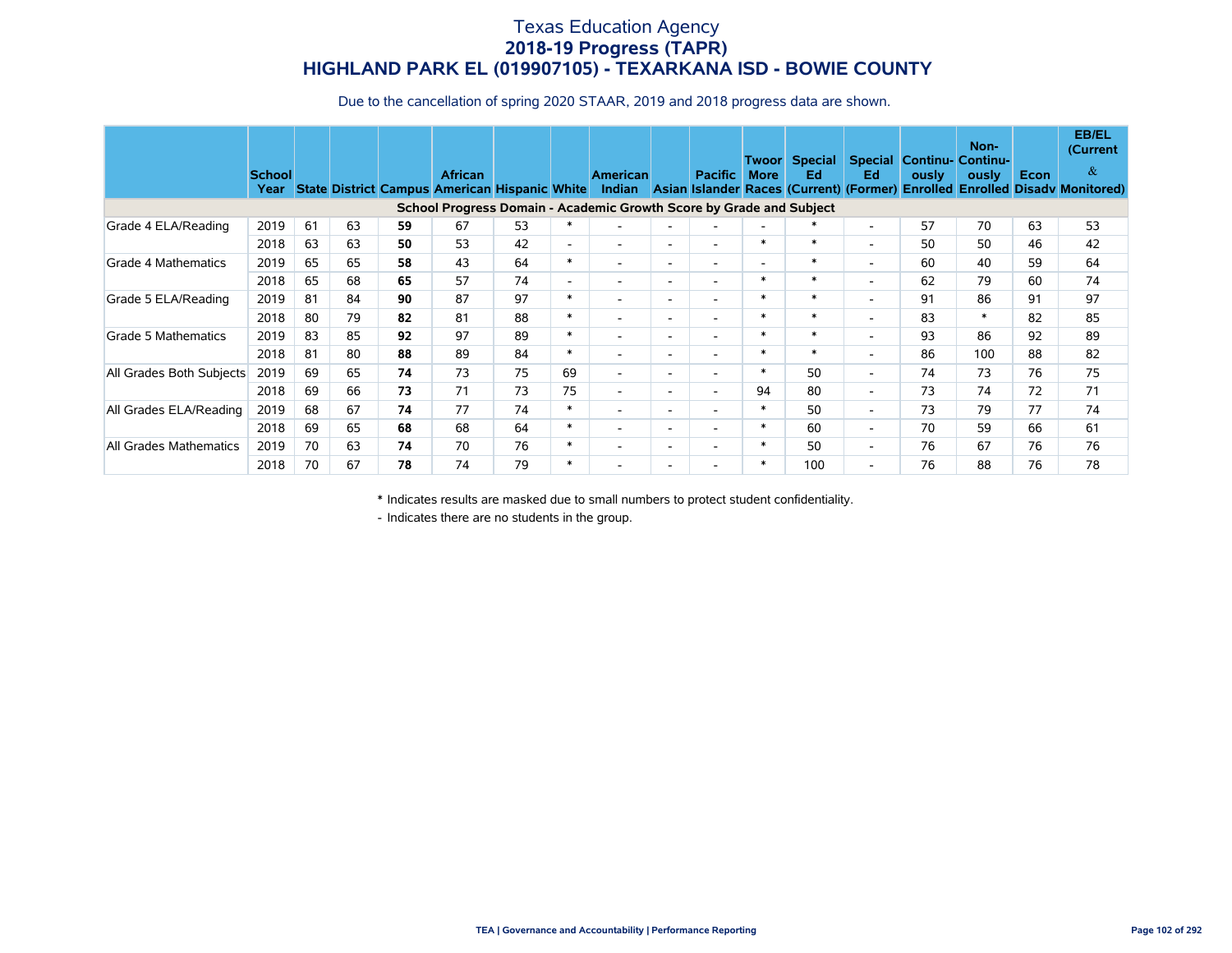#### Texas Education Agency **2020-21 Bilingual Education/English as a Second Language (Current EB Students/EL) (TAPR) HIGHLAND PARK EL (019907105) - TEXARKANA ISD - BOWIE COUNTY**

|                                    |               |     |     |     |                                             |                          |                |                          |     |                                                                |         |                          |                         |                |                          |     |                        | <b>Monitored</b> |
|------------------------------------|---------------|-----|-----|-----|---------------------------------------------|--------------------------|----------------|--------------------------|-----|----------------------------------------------------------------|---------|--------------------------|-------------------------|----------------|--------------------------|-----|------------------------|------------------|
|                                    |               |     |     |     | <b>Total</b>                                | <b>BE-Trans</b>          |                |                          |     | <b>ALP</b>                                                     |         | <b>ESL</b>               |                         | <b>ALP</b>     | <b>EB/EL</b><br>with     |     | <b>Total</b>           | $\&$             |
|                                    | <b>School</b> |     |     |     | <b>Bilingual</b>                            | Early                    |                | BE-Trans BE-Dual BE-Dual |     | <b>Bilingual Total Content-</b>                                |         |                          | <b>ESL</b>              | <b>ESL</b>     | <b>Parental Never</b>    |     | <b>EB/EL</b>           | <b>Former</b>    |
|                                    |               |     |     |     | <b>Year State District Campus Education</b> | Exit                     |                |                          |     | Late Exit Two-Way One-Way (Exception)                          | ESL     |                          | Based Pull-Out (Waiver) |                | <b>Denial</b>            |     | <b>EB/EL (Current)</b> | <b>EB/EL</b>     |
|                                    |               |     |     |     |                                             |                          |                |                          |     | <b>STAAR Performance Rate by Subject and Performance Level</b> |         |                          |                         |                |                          |     |                        |                  |
| <b>All Grades All Subjects</b>     |               |     |     |     |                                             |                          |                |                          |     |                                                                |         |                          |                         |                |                          |     |                        |                  |
| At Approaches Grade Level or Above | 2021          | 67% | 67% | 47% | 68%                                         | $\overline{\phantom{a}}$ |                |                          | 68% | 90%                                                            | 33%     | $\ast$                   | $\blacksquare$          | 33%            | $\overline{\phantom{a}}$ | 38% | 62%                    |                  |
|                                    | 2019          | 78% | 75% | 73% | 70%                                         |                          |                |                          | 70% |                                                                | 69%     | 71%                      | 67%                     |                |                          |     | 70%                    |                  |
| At Meets Grade Level or Above      | 2021          | 41% | 41% | 19% | 35%                                         | $\sim$                   |                |                          | 35% | 70%                                                            | 4%      | $\ast$                   | $\sim$                  | 0%             |                          | 12% | 30%                    | $\ast$           |
|                                    | 2019          | 50% | 45% | 31% | 32%                                         | $\overline{\phantom{a}}$ |                |                          | 32% |                                                                | 25%     | 43%                      | 11%                     |                |                          |     | 32%                    |                  |
| At Masters Grade Level             | 2021          | 18% | 18% | 6%  | 13%                                         | $\overline{a}$           |                |                          | 13% | 20%                                                            | 0%      | $\ast$                   | $\blacksquare$          | 0%             |                          | 3%  | 10%                    | $\ast$           |
|                                    | 2019          | 24% | 20% | 11% | 13%                                         |                          |                |                          | 13% |                                                                | 6%      | 14%                      | $0\%$                   |                |                          |     | 13%                    |                  |
| <b>All Grades ELA/Reading</b>      |               |     |     |     |                                             |                          |                |                          |     |                                                                |         |                          |                         |                |                          |     |                        |                  |
| At Approaches Grade Level or Above | 2021          | 68% | 67% | 50% | 68%                                         | $\overline{\phantom{a}}$ |                |                          | 68% | $\ast$                                                         | 33%     | $\ast$                   | $\blacksquare$          | 38%            |                          | 43% | 62%                    |                  |
|                                    | 2019          | 75% | 72% | 76% | 72%                                         |                          |                |                          | 72% |                                                                | 50%     | $\ast$                   | $\ast$                  |                |                          |     | 70%                    |                  |
| At Meets Grade Level or Above      | 2021          | 45% | 44% | 19% | 34%                                         | $\overline{a}$           |                |                          | 34% | $\ast$                                                         | 0%      | $\ast$                   | $\overline{a}$          | 0%             |                          | 15% | 28%                    |                  |
|                                    | 2019          | 48% | 43% | 34% | 32%                                         | $\sim$                   |                |                          | 32% |                                                                | 17%     | $\ast$                   | $\ast$                  |                |                          |     | 30%                    |                  |
| At Masters Grade Level             | 2021          | 18% | 19% | 5%  | 7%                                          | $\sim$                   |                |                          | 7%  | $\ast$                                                         | 0%      | $\ast$                   |                         | 0%             |                          | 4%  | 6%                     |                  |
|                                    | 2019          | 21% | 18% | 13% | 12%                                         |                          |                |                          | 12% |                                                                | 0%      | $\ast$                   | $\ast$                  |                |                          |     | 11%                    |                  |
| <b>All Grades Mathematics</b>      |               |     |     |     |                                             |                          |                |                          |     |                                                                |         |                          |                         |                |                          |     |                        |                  |
| At Approaches Grade Level or Above | 2021          | 66% | 67% | 49% | 68%                                         | $\overline{\phantom{a}}$ |                | $\overline{\phantom{a}}$ | 68% |                                                                | 56%     | $\ast$                   | $\sim$                  | 50%            |                          | 39% | 66%                    |                  |
|                                    | 2019          | 82% | 79% | 79% | 81%                                         | $\sim$                   |                |                          | 81% |                                                                | 67%     | $\ast$                   | $\ast$                  |                |                          |     | 79%                    |                  |
| At Meets Grade Level or Above      | 2021          | 37% | 38% | 22% | 44%                                         | $\overline{a}$           |                |                          | 44% |                                                                | $*11\%$ | $\ast$                   | $\overline{a}$          | 0%             |                          | 12% | 38%                    | $\ast$           |
|                                    | 2019          | 52% | 45% | 31% | 37%                                         | $\sim$                   |                |                          | 37% |                                                                | 33%     | $\ast$                   | $\ast$                  |                |                          |     | 37%                    |                  |
| At Masters Grade Level             | 2021          | 18% | 16% | 8%  | 22%                                         | $\overline{\phantom{a}}$ |                |                          | 22% | $\ast$                                                         | 0%      | $\ast$                   | $\sim$                  | 0%             | $\overline{\phantom{a}}$ | 2%  | 18%                    |                  |
|                                    | 2019          | 26% | 20% | 12% | 18%                                         |                          |                |                          | 18% |                                                                | 0%      | $\ast$                   | $\ast$                  |                |                          |     | 16%                    |                  |
| <b>All Grades Writing</b>          |               |     |     |     |                                             |                          |                |                          |     |                                                                |         |                          |                         |                |                          |     |                        |                  |
| At Approaches Grade Level or Above | 2021          | 58% | 55% | 17% | 40%                                         | $\sim$                   |                | $\sim$                   | 40% |                                                                | 0%      | $\overline{\phantom{a}}$ | $\sim$                  | 0%             | н.                       | 13% | 27%                    |                  |
|                                    | 2019          | 68% | 67% | 61% | 45%                                         | $\sim$                   |                |                          | 45% |                                                                | $\ast$  |                          | $\ast$                  |                |                          |     | 52%                    |                  |
| At Meets Grade Level or Above      | 2021          | 30% | 27% | 2%  | 10%                                         | $\mathbf{r}$             |                |                          | 10% |                                                                | 0%      |                          | $\Box$                  | 0%             |                          | 0%  | 7%                     |                  |
|                                    | 2019          | 38% | 36% | 20% | 15%                                         | $\overline{a}$           |                |                          | 15% |                                                                | $\ast$  | $\overline{\phantom{a}}$ | $\ast$                  |                |                          |     | 13%                    |                  |
| At Masters Grade Level             | 2021          | 9%  | 8%  | 0%  | 0%                                          | $\sim$                   |                |                          | 0%  |                                                                | 0%      | $\overline{a}$           | $\sim$                  | 0%             | $\sim$                   | 0%  | 0%                     |                  |
|                                    | 2019          | 14% | 13% | 2%  | 5%                                          |                          |                |                          | 5%  |                                                                | $\ast$  |                          | $\ast$                  |                |                          |     | 4%                     |                  |
| <b>All Grades Science</b>          |               |     |     |     |                                             |                          |                |                          |     |                                                                |         |                          |                         |                |                          |     |                        |                  |
| At Approaches Grade Level or Above | 2021          | 71% | 73% | 63% | 83%                                         | $\overline{a}$           | $\overline{a}$ | $\overline{\phantom{a}}$ | 83% | $\ast$                                                         | $\ast$  | $\ast$                   | $\sim$                  | $\overline{a}$ |                          | 50% | 79%                    | *                |
|                                    | 2019          | 81% | 79% | 59% | 61%                                         | $\sim$                   |                | $\overline{\phantom{a}}$ | 61% |                                                                | $\ast$  | $\ast$                   |                         |                |                          |     | 63%                    |                  |
| At Meets Grade Level or Above      | 2021          | 44% | 46% | 24% | 33%                                         | $\sim$                   |                |                          | 33% | $\ast$                                                         | $\ast$  | $\ast$                   |                         |                |                          | 19% | 32%                    | $\ast$           |
|                                    | 2019          | 54% | 50% | 35% | 39%                                         |                          |                |                          | 39% |                                                                | $\ast$  | $\ast$                   |                         |                |                          |     | 42%                    |                  |
| At Masters Grade Level             | 2021          | 20% | 19% | 7%  | 11%                                         | $\sim$                   |                |                          | 11% | $\ast$                                                         | $\ast$  | $\ast$                   | $\sim$                  |                |                          | 4%  | 11%                    | $\ast$           |
|                                    | 2019          | 25% | 22% | 8%  | 11%                                         |                          |                |                          | 11% |                                                                | $\ast$  | $\ast$                   |                         |                |                          |     | 16%                    |                  |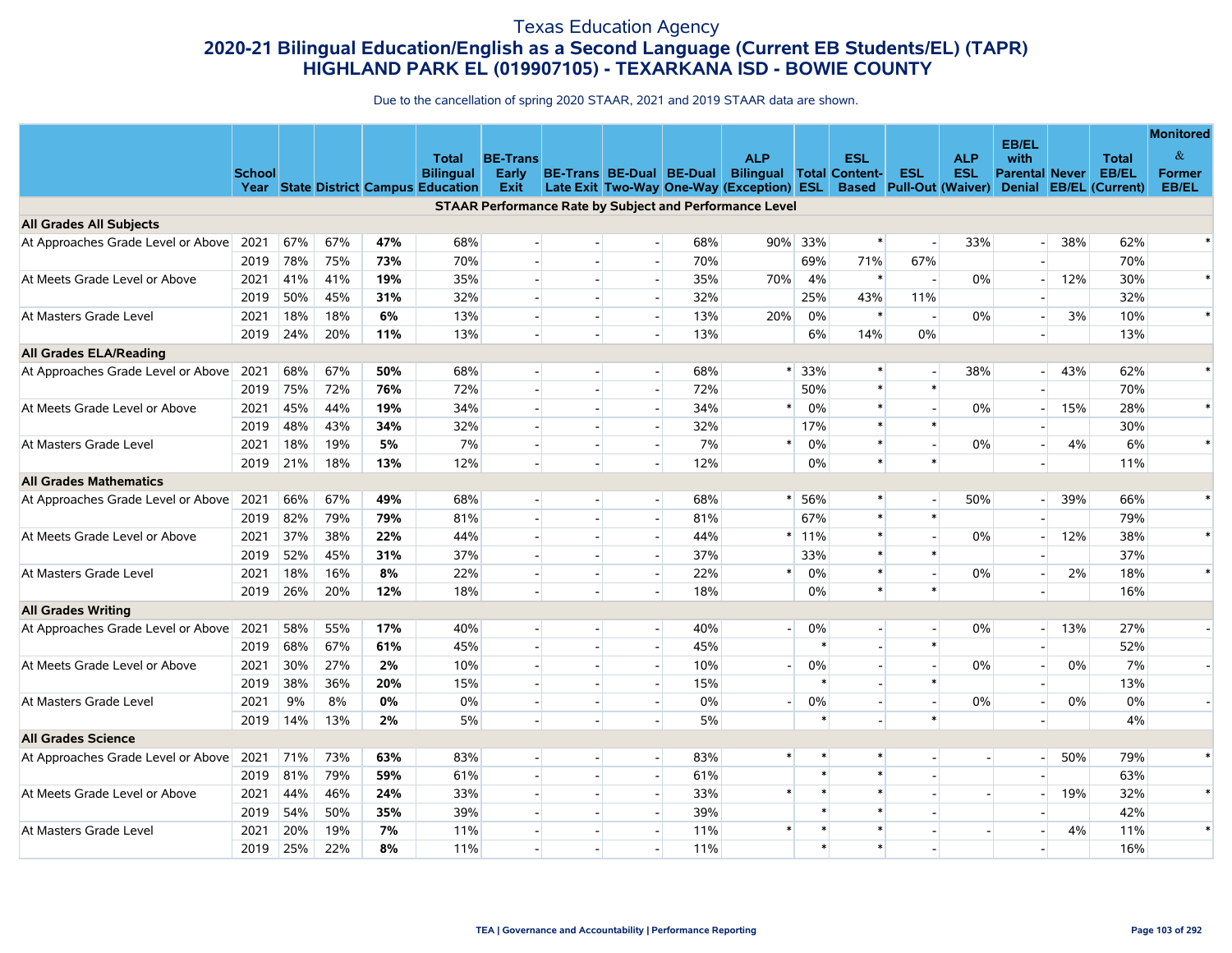#### Texas Education Agency

### **2020-21 Bilingual Education/English as a Second Language (Current EB Students/EL) (TAPR) HIGHLAND PARK EL (019907105) - TEXARKANA ISD - BOWIE COUNTY**

Due to the cancellation of spring 2020 STAAR, 2021 and 2019 STAAR data are shown.

- \* Indicates results are masked due to small numbers to protect student confidentiality.
- Indicates there are no students in the group.

Blank cell indicates there are no data available in the group.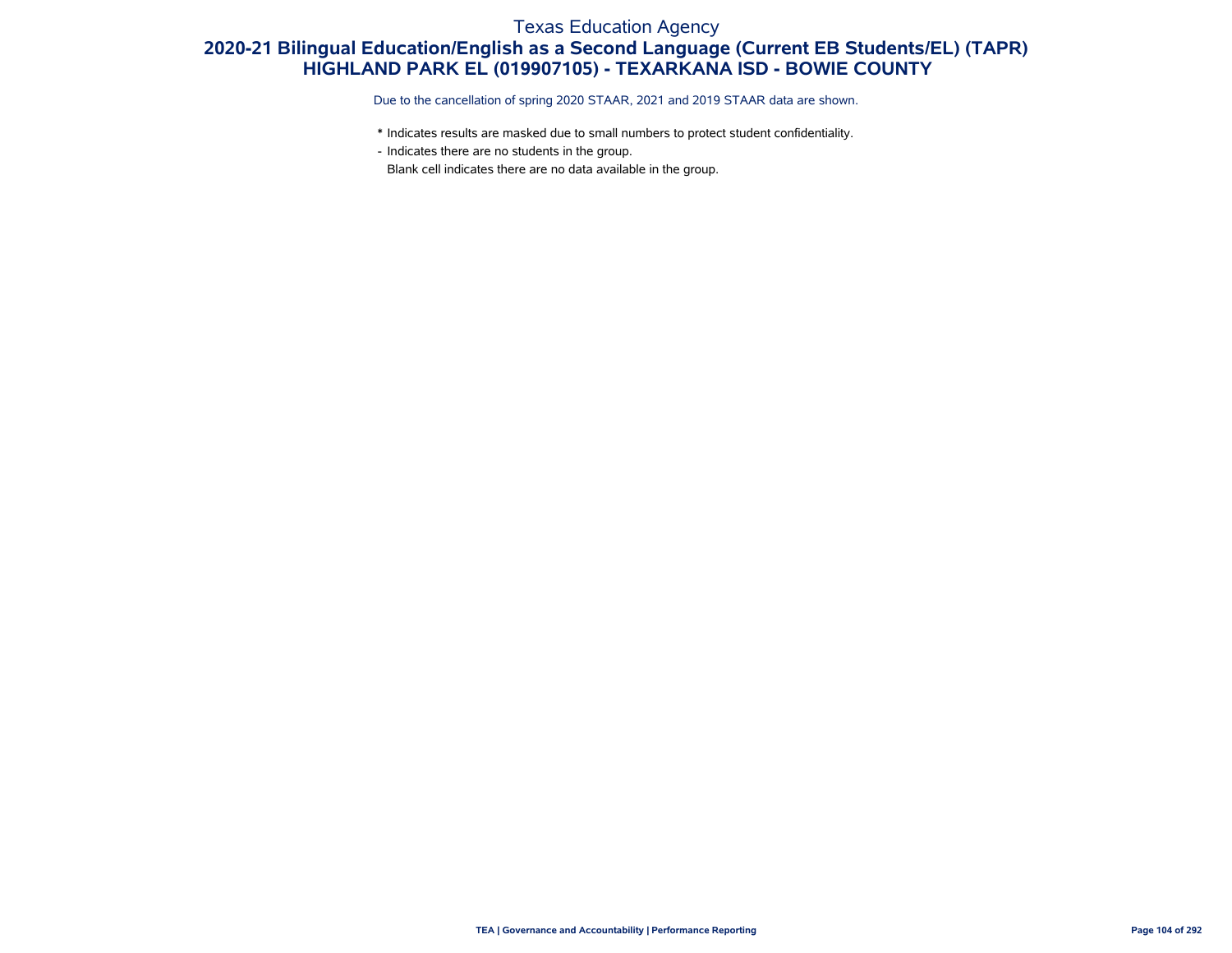Due to the cancellation of spring 2020 STAAR, 2021 and 2019 STAAR data are shown.

|                                                            |       |       |      | <b>African</b><br><b>State District Campus American Hispanic White</b> |      |      | American                                        |         | <b>Pacific</b>           | Two<br>or<br><b>More</b> | <b>Special</b><br>Ed | Ed                       | <b>Special Continu- Continu-</b><br>ously | Non-<br>ously | Econ  | <b>EB/EL</b><br>(Current<br>$\&$<br>Indian Asian Islander Races (Current) (Former) Enrolled Enrolled Disadv Monitored) |
|------------------------------------------------------------|-------|-------|------|------------------------------------------------------------------------|------|------|-------------------------------------------------|---------|--------------------------|--------------------------|----------------------|--------------------------|-------------------------------------------|---------------|-------|------------------------------------------------------------------------------------------------------------------------|
|                                                            |       |       |      |                                                                        |      |      | <b>2021 STAAR Participation</b><br>(All Grades) |         |                          |                          |                      |                          |                                           |               |       |                                                                                                                        |
| <b>All Tests</b>                                           |       |       |      |                                                                        |      |      |                                                 |         |                          |                          |                      |                          |                                           |               |       |                                                                                                                        |
| <b>Assessment Participant</b>                              | 88%   | 88%   | 100% | 100%                                                                   | 100% | 100% |                                                 |         |                          | $-100%$                  | 100%                 | 100%                     | 100%                                      | 100%          | 100%  | 100%                                                                                                                   |
| Included in Accountability                                 | 83%   | 84%   | 93%  | 92%                                                                    | 96%  | 82%  |                                                 |         |                          | 100%                     | 96%                  | 100%                     | 96%                                       | 82%           | 92%   | 95%                                                                                                                    |
| Not Included in Accountability: Mobile                     | 3%    | 4%    | 6%   | 8%                                                                     | 0%   | 18%  |                                                 |         |                          | 0%                       | 4%                   | 0%                       | 3%                                        | 13%           | 6%    | 0%                                                                                                                     |
| Not Included in Accountability: Other<br>Exclusions        | 1%    | 0%    | 2%   | 0%                                                                     | 4%   | 0%   |                                                 |         |                          | 0%                       | $0\%$                | 0%                       | 0%                                        | 6%            | 2%    | 5%                                                                                                                     |
| <b>Not Tested</b>                                          | 12%   | 12%   | 0%   | 0%                                                                     | 0%   | 0%   |                                                 |         | $\overline{\phantom{a}}$ | 0%                       | $0\%$                | 0%                       | 0%                                        | 0%            | 0%    | 0%                                                                                                                     |
| Absent                                                     | 2%    | 2%    | 0%   | 0%                                                                     | 0%   | 0%   |                                                 |         |                          | $0\%$                    | $0\%$                | 0%                       | 0%                                        | $0\%$         | 0%    | 0%                                                                                                                     |
| Other                                                      | 10%   | 10%   | 0%   | 0%                                                                     | 0%   | 0%   |                                                 |         |                          | 0%                       | 0%                   | 0%                       | 0%                                        | 0%            | 0%    | 0%                                                                                                                     |
|                                                            |       |       |      |                                                                        |      |      | <b>2019 STAAR Participation</b><br>(All Grades) |         |                          |                          |                      |                          |                                           |               |       |                                                                                                                        |
| <b>All Tests</b>                                           |       |       |      |                                                                        |      |      |                                                 |         |                          |                          |                      |                          |                                           |               |       |                                                                                                                        |
| Assessment Participant                                     | 99%   | 99%   | 99%  | 100%                                                                   | 99%  | 100% |                                                 | $-100%$ | $\overline{\phantom{a}}$ | 78%                      | 100%                 | $\overline{\phantom{a}}$ | 100%                                      | 96%           | 99%   | 99%                                                                                                                    |
| Included in Accountability                                 | 94%   | 95%   | 91%  | 93%                                                                    | 91%  | 100% |                                                 | 50%     | $\overline{\phantom{0}}$ | 78%                      | 97%                  | $\overline{\phantom{a}}$ | 99%                                       | 63%           | 92%   | 90%                                                                                                                    |
| Not Included in Accountability: Mobile                     | 4%    | 4%    | 5%   | 7%                                                                     | 5%   | 0%   |                                                 | 0%      | $\overline{\phantom{0}}$ | $0\%$                    | $0\%$                | $\overline{\phantom{a}}$ | 1%                                        | 22%           | 4%    | 4%                                                                                                                     |
| Not Included in Accountability: Other<br><b>Exclusions</b> | $1\%$ | 1%    | 3%   | 0%                                                                     | 4%   | 0%   |                                                 | 50%     |                          | 0%                       | 3%                   |                          | 0%                                        | 11%           | 3%    | 5%                                                                                                                     |
| <b>Not Tested</b>                                          | $1\%$ | $1\%$ | 1%   | 0%                                                                     | 1%   | 0%   | $\blacksquare$                                  | 0%      |                          | 22%                      | $0\%$                | $\overline{\phantom{a}}$ | 0%                                        | 4%            | $1\%$ | 1%                                                                                                                     |
| Absent                                                     | $1\%$ | 0%    | 1%   | 0%                                                                     | 1%   | 0%   | $\sim$                                          | 0%      |                          | 22%                      | $0\%$                | $\overline{\phantom{a}}$ | 0%                                        | 4%            | 1%    | 1%                                                                                                                     |
| Other                                                      | $0\%$ | 0%    | 0%   | 0%                                                                     | 0%   | 0%   |                                                 | 0%      |                          | $0\%$                    | $0\%$                |                          | 0%                                        | 0%            | 0%    | 0%                                                                                                                     |

\* Indicates results are masked due to small numbers to protect student confidentiality.

- Indicates there are no students in the group.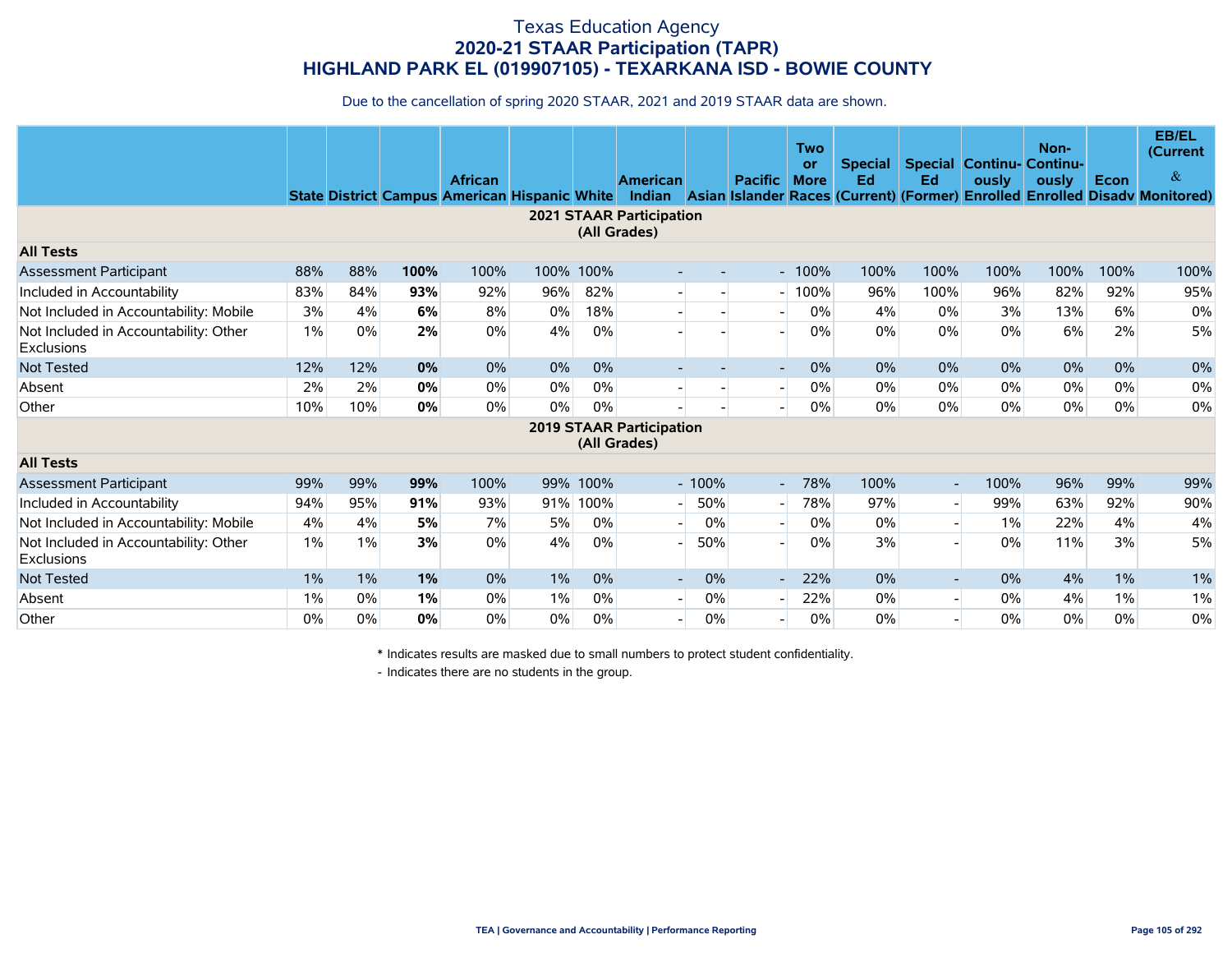#### Texas Education Agency **2020-21 Attendance, Graduation, and Dropout Rates (TAPR) HIGHLAND PARK EL (019907105) - TEXARKANA ISD - BOWIE COUNTY**

|                                             |       |       |                | <b>African</b>                                                            |                              |                          | <b>American</b>          |                          | <b>Pacific</b>           | <b>Two</b><br><b>or</b> | <b>More Special Econ</b> |                     |                          |
|---------------------------------------------|-------|-------|----------------|---------------------------------------------------------------------------|------------------------------|--------------------------|--------------------------|--------------------------|--------------------------|-------------------------|--------------------------|---------------------|--------------------------|
|                                             |       |       |                | State District Campus American Hispanic White Indian Asian Islander Races |                              |                          |                          |                          |                          |                         | Ed                       | <b>Disady EB/EL</b> |                          |
| <b>Attendance Rate</b>                      |       |       |                |                                                                           |                              |                          |                          |                          |                          |                         |                          |                     |                          |
| 2019-20                                     | 98.3% | 98.6% | 98.9%          | 98.8%                                                                     |                              | 99.2% 98.2%              |                          | ∗                        |                          | $-99.4\%$               |                          | 98.4% 99.0% 99.2%   |                          |
| 2018-19                                     | 95.4% | 94.8% | 96.3%          | 95.6%                                                                     |                              | 97.1% 95.0%              |                          | $\ast$                   |                          | $-96.3%$                |                          | 95.0% 96.5% 97.1%   |                          |
| <b>Chronic Absenteeism</b>                  |       |       |                |                                                                           |                              |                          |                          |                          |                          |                         |                          |                     |                          |
| 2019-20                                     | 6.7%  | 6.6%  | 5.3%           | 7.1%                                                                      |                              | 3.1% 11.1%               | $\blacksquare$           | $\ast$                   | $\overline{a}$           | 0.0%                    | 3.3%                     | 4.9%                | 3.5%                     |
| 2018-19                                     | 11.4% | 13.9% | 9.6%           | 13.1%                                                                     |                              | 3.0% 21.4%               |                          | $\ast$                   |                          | $-16.7%$                | 13.6%                    | 7.8%                | 4.1%                     |
| <b>Annual Dropout Rate (Gr 7-8)</b>         |       |       |                |                                                                           |                              |                          |                          |                          |                          |                         |                          |                     |                          |
| 2019-20                                     | 0.5%  | 2.1%  | $\blacksquare$ | $\overline{\phantom{0}}$                                                  | $\overline{\phantom{a}}$     | $\overline{\phantom{0}}$ | $\qquad \qquad -$        | $\overline{a}$           | $\overline{\phantom{a}}$ |                         |                          |                     |                          |
| 2018-19                                     | 0.4%  | 1.3%  |                | $\overline{\phantom{a}}$                                                  | $\overline{\phantom{0}}$     |                          |                          |                          |                          |                         |                          |                     |                          |
| <b>Annual Dropout Rate (Gr 9-12)</b>        |       |       |                |                                                                           |                              |                          |                          |                          |                          |                         |                          |                     |                          |
| 2019-20                                     | 1.6%  | 3.8%  |                |                                                                           | $\overline{a}$               |                          |                          |                          |                          |                         |                          | -                   |                          |
| 2018-19                                     | 1.9%  | 1.8%  |                |                                                                           |                              |                          |                          |                          |                          |                         |                          |                     |                          |
| 4-Year Longitudinal Rate (Gr 9-12)          |       |       |                |                                                                           |                              |                          |                          |                          |                          |                         |                          |                     |                          |
| Class of 2020                               |       |       |                |                                                                           |                              |                          |                          |                          |                          |                         |                          |                     |                          |
| Graduated                                   | 90.3% | 91.4% | $\blacksquare$ | $\overline{a}$                                                            | $\qquad \qquad -$            | $\overline{\phantom{a}}$ | $\overline{\phantom{a}}$ | $\overline{a}$           | $\overline{\phantom{a}}$ |                         |                          | $\overline{a}$      |                          |
| <b>Received TxCHSE</b>                      | 0.4%  | 0.0%  |                |                                                                           |                              |                          |                          |                          |                          |                         |                          |                     |                          |
| Continued HS                                | 3.9%  | 3.9%  | ä,             |                                                                           | ÷                            |                          |                          |                          |                          |                         |                          |                     |                          |
| Dropped Out                                 | 5.4%  | 4.7%  |                |                                                                           | $\overline{a}$               |                          |                          |                          |                          |                         |                          |                     |                          |
| Graduates and TxCHSE 90.7%                  |       | 91.4% |                |                                                                           | $\overline{a}$               | $\blacksquare$           |                          |                          |                          |                         |                          |                     |                          |
| Graduates, TxCHSE,<br>and Continuers        | 94.6% | 95.3% |                |                                                                           | $\overline{a}$               |                          |                          |                          |                          |                         |                          |                     |                          |
| Class of 2019                               |       |       |                |                                                                           |                              |                          |                          |                          |                          |                         |                          |                     |                          |
| Graduated                                   | 90.0% | 92.5% | $\blacksquare$ | $\overline{a}$                                                            | $\overline{\phantom{a}}$     | $\overline{\phantom{a}}$ |                          | $\overline{a}$           | $\overline{a}$           |                         |                          | $\overline{a}$      |                          |
| <b>Received TxCHSE</b>                      | 0.5%  | 0.2%  | $\blacksquare$ | $\overline{a}$                                                            | $\overline{a}$               |                          |                          |                          |                          |                         |                          | $\overline{a}$      |                          |
| Continued HS                                | 3.7%  | 1.9%  | ä,             |                                                                           | $\overline{a}$               |                          |                          |                          |                          |                         |                          |                     |                          |
| Dropped Out                                 | 5.9%  | 5.4%  |                |                                                                           | $\overline{a}$               | $\overline{a}$           |                          |                          |                          |                         |                          |                     |                          |
| Graduates and TxCHSE 90.4%                  |       | 92.7% |                |                                                                           | $\overline{a}$               | $\overline{a}$           |                          | $\overline{a}$           |                          |                         |                          |                     |                          |
| Graduates, TxCHSE,<br>and Continuers        | 94.1% | 94.6% |                |                                                                           |                              |                          |                          |                          |                          |                         |                          |                     |                          |
| 5-Year Extended Longitudinal Rate (Gr 9-12) |       |       |                |                                                                           |                              |                          |                          |                          |                          |                         |                          |                     |                          |
| Class of 2019                               |       |       |                |                                                                           |                              |                          |                          |                          |                          |                         |                          |                     |                          |
| Graduated                                   | 92.0% | 93.9% | ä,             | $\overline{a}$                                                            | $\qquad \qquad \blacksquare$ | $\Box$                   |                          |                          | $\overline{\phantom{a}}$ |                         |                          |                     |                          |
| <b>Received TxCHSE</b>                      | 0.5%  | 0.2%  |                |                                                                           |                              |                          |                          |                          |                          |                         |                          |                     |                          |
| Continued HS                                | 1.3%  | 0.2%  | ä,             | $\overline{a}$                                                            | $\overline{\phantom{0}}$     | $\blacksquare$           |                          | $\overline{a}$           |                          |                         |                          |                     |                          |
| Dropped Out                                 | 6.1%  | 5.7%  | $\blacksquare$ | $\overline{\phantom{a}}$                                                  | $\overline{\phantom{0}}$     | $\overline{\phantom{a}}$ |                          | $\overline{\phantom{a}}$ | $\overline{\phantom{a}}$ |                         |                          |                     | $\overline{\phantom{a}}$ |
| Graduates and TxCHSE 92.6%                  |       | 94.1% | $\blacksquare$ |                                                                           | $\overline{a}$               |                          |                          |                          |                          |                         |                          |                     | $\overline{\phantom{a}}$ |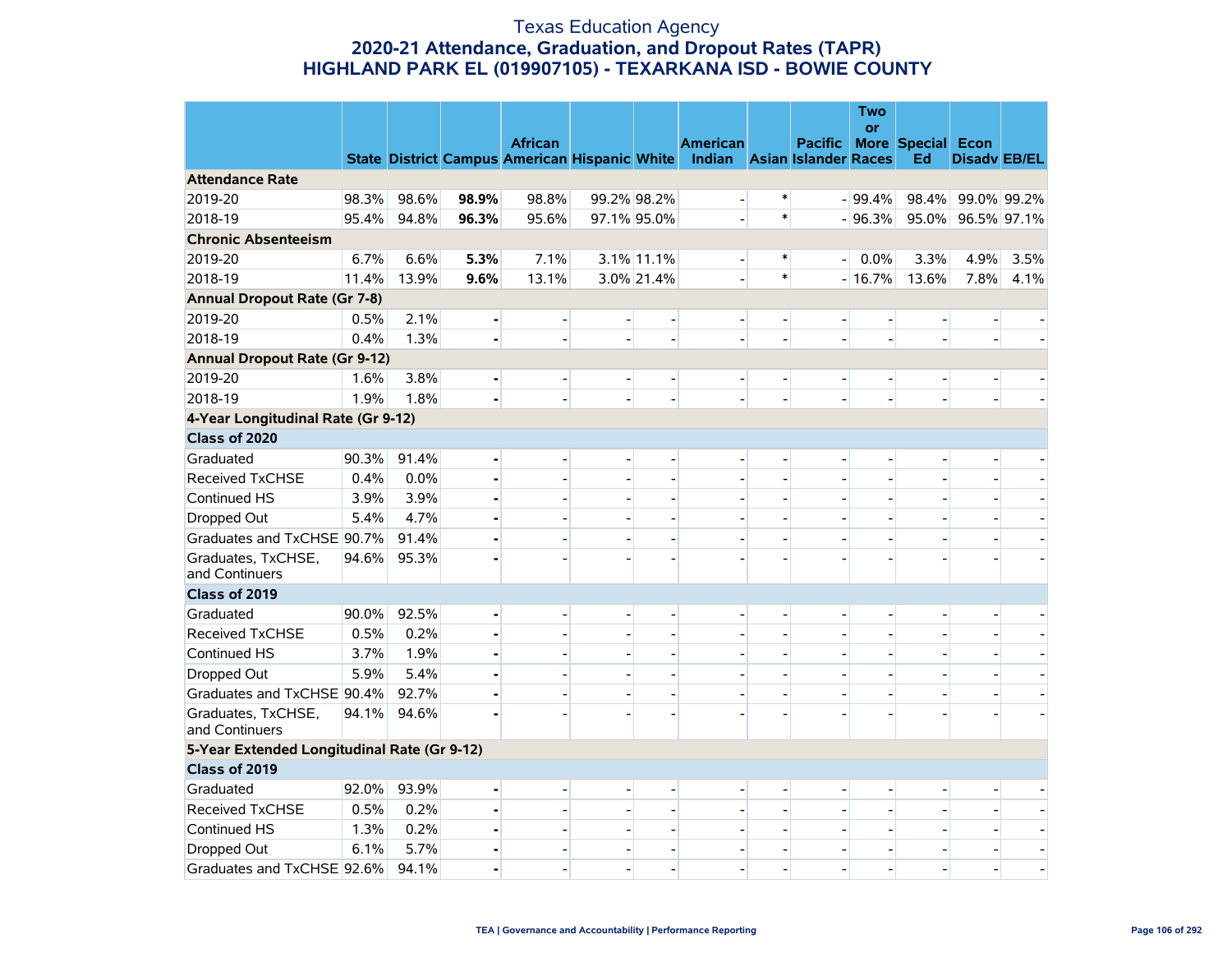#### Texas Education Agency **2020-21 Attendance, Graduation, and Dropout Rates (TAPR) HIGHLAND PARK EL (019907105) - TEXARKANA ISD - BOWIE COUNTY**

|                                                             |       |       |                                                      |                          |                          |                                    |                          |                | <b>Two</b><br>or |                          |                          |  |
|-------------------------------------------------------------|-------|-------|------------------------------------------------------|--------------------------|--------------------------|------------------------------------|--------------------------|----------------|------------------|--------------------------|--------------------------|--|
|                                                             |       |       | <b>African</b>                                       |                          |                          | <b>American</b>                    |                          | <b>Pacific</b> |                  | <b>More Special Econ</b> |                          |  |
|                                                             |       |       | <b>State District Campus American Hispanic White</b> |                          |                          | <b>Indian</b> Asian Islander Races |                          |                |                  | Ed                       | <b>Disady EB/EL</b>      |  |
| Graduates, TxCHSE,<br>and Continuers                        | 93.9% | 94.3% |                                                      |                          |                          |                                    |                          |                |                  |                          |                          |  |
| Class of 2018                                               |       |       |                                                      |                          |                          |                                    |                          |                |                  |                          |                          |  |
| Graduated                                                   | 92.2% | 95.8% |                                                      | $\overline{a}$           |                          |                                    |                          |                |                  |                          |                          |  |
| <b>Received TxCHSE</b>                                      | 0.6%  | 0.0%  |                                                      |                          |                          |                                    |                          |                |                  |                          |                          |  |
| Continued HS                                                | 1.1%  | 0.2%  |                                                      |                          | $\overline{a}$           |                                    |                          |                |                  |                          |                          |  |
| Dropped Out                                                 | 6.1%  | 4.0%  |                                                      | $\overline{\phantom{0}}$ | $\overline{\phantom{a}}$ | $\overline{\phantom{a}}$           |                          |                |                  |                          |                          |  |
| Graduates and TxCHSE 92.8%                                  |       | 95.8% |                                                      | $\overline{a}$           | ÷                        |                                    |                          |                |                  |                          |                          |  |
| Graduates, TxCHSE,<br>and Continuers                        | 93.9% | 96.0% |                                                      |                          |                          |                                    |                          |                |                  |                          |                          |  |
| 6-Year Extended Longitudinal Rate (Gr 9-12)                 |       |       |                                                      |                          |                          |                                    |                          |                |                  |                          |                          |  |
| Class of 2018                                               |       |       |                                                      |                          |                          |                                    |                          |                |                  |                          |                          |  |
| Graduated                                                   | 92.6% | 96.0% |                                                      | $\overline{a}$           | $\overline{\phantom{a}}$ |                                    |                          |                |                  |                          |                          |  |
| <b>Received TxCHSE</b>                                      | 0.7%  | 0.0%  |                                                      |                          |                          |                                    |                          |                |                  |                          |                          |  |
| Continued HS                                                | 0.6%  | 0.0%  |                                                      | $\overline{a}$           |                          |                                    |                          |                |                  |                          |                          |  |
| Dropped Out                                                 | 6.1%  | 4.0%  |                                                      |                          | $\overline{a}$           |                                    |                          |                |                  |                          |                          |  |
| Graduates and TxCHSE 93.3%                                  |       | 96.0% |                                                      |                          | $\overline{a}$           |                                    |                          |                |                  |                          |                          |  |
| Graduates, TxCHSE,<br>and Continuers                        | 93.9% | 96.0% |                                                      |                          |                          |                                    |                          |                |                  |                          |                          |  |
| Class of 2017                                               |       |       |                                                      |                          |                          |                                    |                          |                |                  |                          |                          |  |
| Graduated                                                   | 92.4% | 95.4% |                                                      | $\overline{a}$           | $\overline{\phantom{a}}$ | $\overline{\phantom{a}}$           |                          |                |                  |                          |                          |  |
| <b>Received TxCHSE</b>                                      | 0.7%  | 0.0%  |                                                      |                          | $\blacksquare$           | $\blacksquare$                     |                          |                |                  |                          |                          |  |
| Continued HS                                                | 0.6%  | 0.0%  | $\overline{a}$                                       | $\overline{a}$           | $\blacksquare$           | $\blacksquare$                     | $\blacksquare$           |                |                  |                          | $\blacksquare$           |  |
| Dropped Out                                                 | 6.3%  | 4.6%  |                                                      | $\overline{a}$           | $\overline{\phantom{a}}$ |                                    |                          |                |                  |                          |                          |  |
| Graduates and TxCHSE 93.2%                                  |       | 95.4% |                                                      |                          |                          |                                    |                          |                |                  |                          |                          |  |
| Graduates, TxCHSE,<br>and Continuers                        | 93.7% | 95.4% |                                                      |                          |                          |                                    |                          |                |                  |                          |                          |  |
| 4-Year Federal Graduation Rate Without Exclusions (Gr 9-12) |       |       |                                                      |                          |                          |                                    |                          |                |                  |                          |                          |  |
| Class of 2020                                               | 90.3% | 89.9% |                                                      | $\overline{a}$           | $\overline{\phantom{a}}$ | $\blacksquare$                     | $\overline{\phantom{0}}$ |                |                  |                          |                          |  |
| Class of 2019                                               | 90.0% | 91.8% |                                                      | ÷                        |                          |                                    |                          |                |                  |                          |                          |  |
| <b>RHSP/DAP Graduates (Longitudinal Rate)</b>               |       |       |                                                      |                          |                          |                                    |                          |                |                  |                          |                          |  |
| Class of 2020                                               | 83.0% |       |                                                      | ÷                        | $\overline{\phantom{a}}$ | $\overline{\phantom{a}}$           | $\blacksquare$           |                |                  | ÷                        | $\overline{\phantom{a}}$ |  |
| Class of 2019                                               | 73.3% |       |                                                      | $\overline{a}$           | $\overline{a}$           | $\overline{\phantom{a}}$           |                          |                |                  | $\overline{\phantom{0}}$ |                          |  |
| FHSP-E Graduates (Longitudinal Rate)                        |       |       |                                                      |                          |                          |                                    |                          |                |                  |                          |                          |  |
| Class of 2020                                               | 4.3%  | 0.7%  |                                                      | $\overline{a}$           | $\blacksquare$           | $\overline{\phantom{a}}$           |                          |                |                  |                          |                          |  |
| Class of 2019                                               | 4.2%  | 0.3%  |                                                      |                          |                          |                                    |                          |                |                  |                          |                          |  |
| FHSP-DLA Graduates (Longitudinal Rate)                      |       |       |                                                      |                          |                          |                                    |                          |                |                  |                          |                          |  |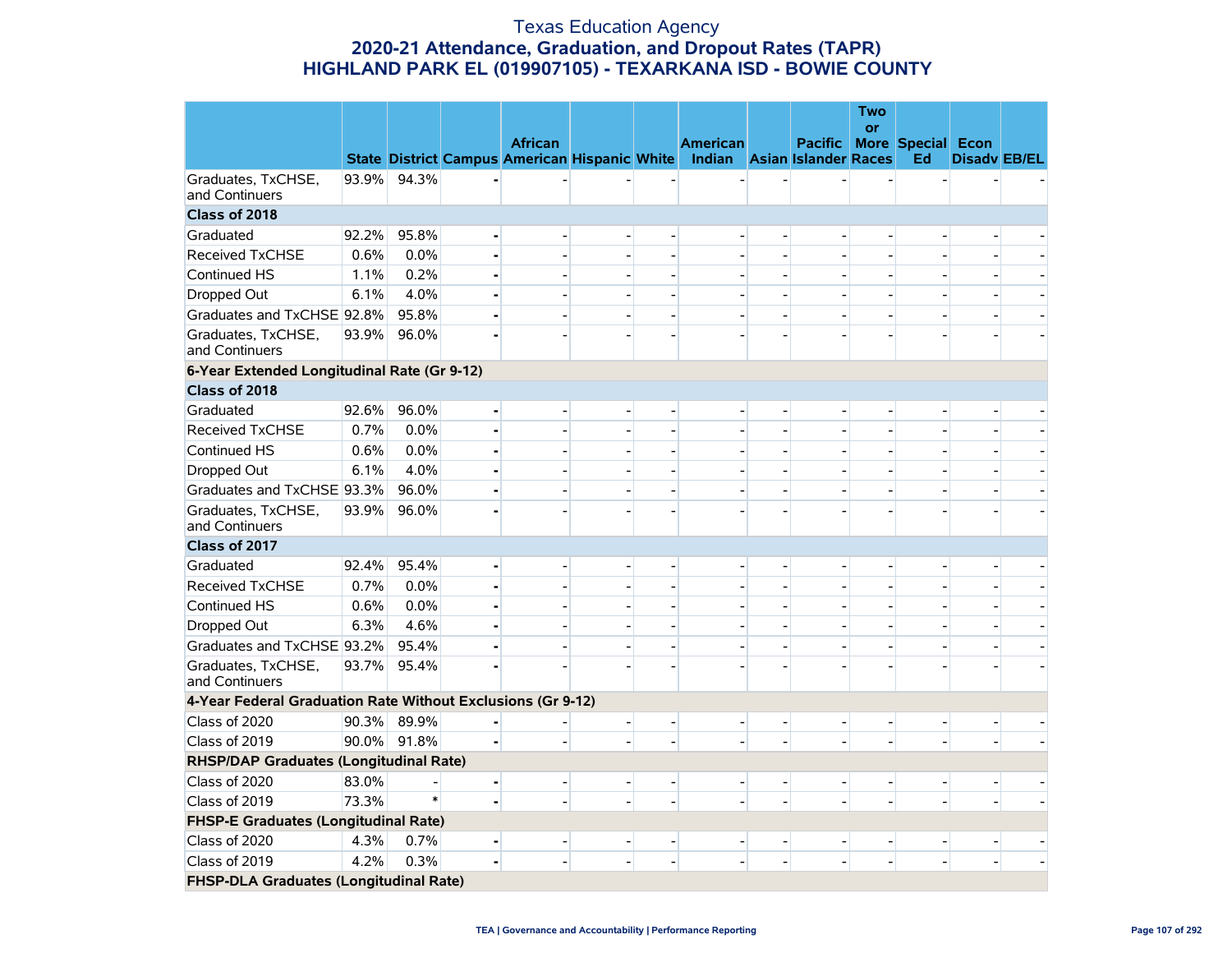#### Texas Education Agency **2020-21 Attendance, Graduation, and Dropout Rates (TAPR) HIGHLAND PARK EL (019907105) - TEXARKANA ISD - BOWIE COUNTY**

|                                                        |       |       |                                                                        |                          |                           |                                               | <b>Two</b><br>or |                                |                     |  |
|--------------------------------------------------------|-------|-------|------------------------------------------------------------------------|--------------------------|---------------------------|-----------------------------------------------|------------------|--------------------------------|---------------------|--|
|                                                        |       |       | <b>African</b><br><b>State District Campus American Hispanic White</b> |                          | <b>American</b><br>Indian | <b>Pacific</b><br><b>Asian Islander Races</b> |                  | <b>More Special Econ</b><br>Ed | <b>Disady EB/EL</b> |  |
| Class of 2020                                          | 83.5% | 91.3% |                                                                        |                          |                           |                                               |                  |                                |                     |  |
| Class of 2019                                          | 83.5% | 91.5% |                                                                        |                          |                           |                                               |                  |                                |                     |  |
| RHSP/DAP/FHSP-E/FHSP-DLA Graduates (Longitudinal Rate) |       |       |                                                                        |                          |                           |                                               |                  |                                |                     |  |
| Class of 2020                                          | 87.8% | 91.9% |                                                                        |                          |                           |                                               |                  |                                |                     |  |
| Class of 2019                                          | 87.6% | 91.5% |                                                                        | $\overline{\phantom{0}}$ |                           |                                               |                  |                                |                     |  |
| <b>RHSP/DAP Graduates (Annual Rate)</b>                |       |       |                                                                        |                          |                           |                                               |                  |                                |                     |  |
| 2019-20                                                | 38.6% |       |                                                                        |                          |                           |                                               |                  |                                |                     |  |
| 2018-19                                                | 32.7% |       |                                                                        | $\overline{\phantom{0}}$ |                           |                                               |                  |                                |                     |  |
| <b>FHSP-E Graduates (Annual Rate)</b>                  |       |       |                                                                        |                          |                           |                                               |                  |                                |                     |  |
| 2019-20                                                | 4.4%  | 0.7%  |                                                                        |                          |                           |                                               |                  |                                |                     |  |
| 2018-19                                                | 4.4%  | 0.2%  |                                                                        | $\overline{\phantom{0}}$ |                           |                                               |                  |                                |                     |  |
| <b>FHSP-DLA Graduates (Annual Rate)</b>                |       |       |                                                                        |                          |                           |                                               |                  |                                |                     |  |
| 2019-20                                                | 81.8% | 90.8% |                                                                        |                          |                           |                                               |                  |                                |                     |  |
| 2018-19                                                | 82.1% | 90.6% |                                                                        |                          |                           |                                               |                  |                                |                     |  |
| RHSP/DAP/FHSP-E/FHSP-DLA Graduates (Annual Rate)       |       |       |                                                                        |                          |                           |                                               |                  |                                |                     |  |
| 2019-20                                                | 85.8% | 91.5% |                                                                        |                          |                           |                                               |                  |                                |                     |  |
| 2018-19                                                | 85.9% | 90.6% |                                                                        |                          |                           |                                               |                  |                                |                     |  |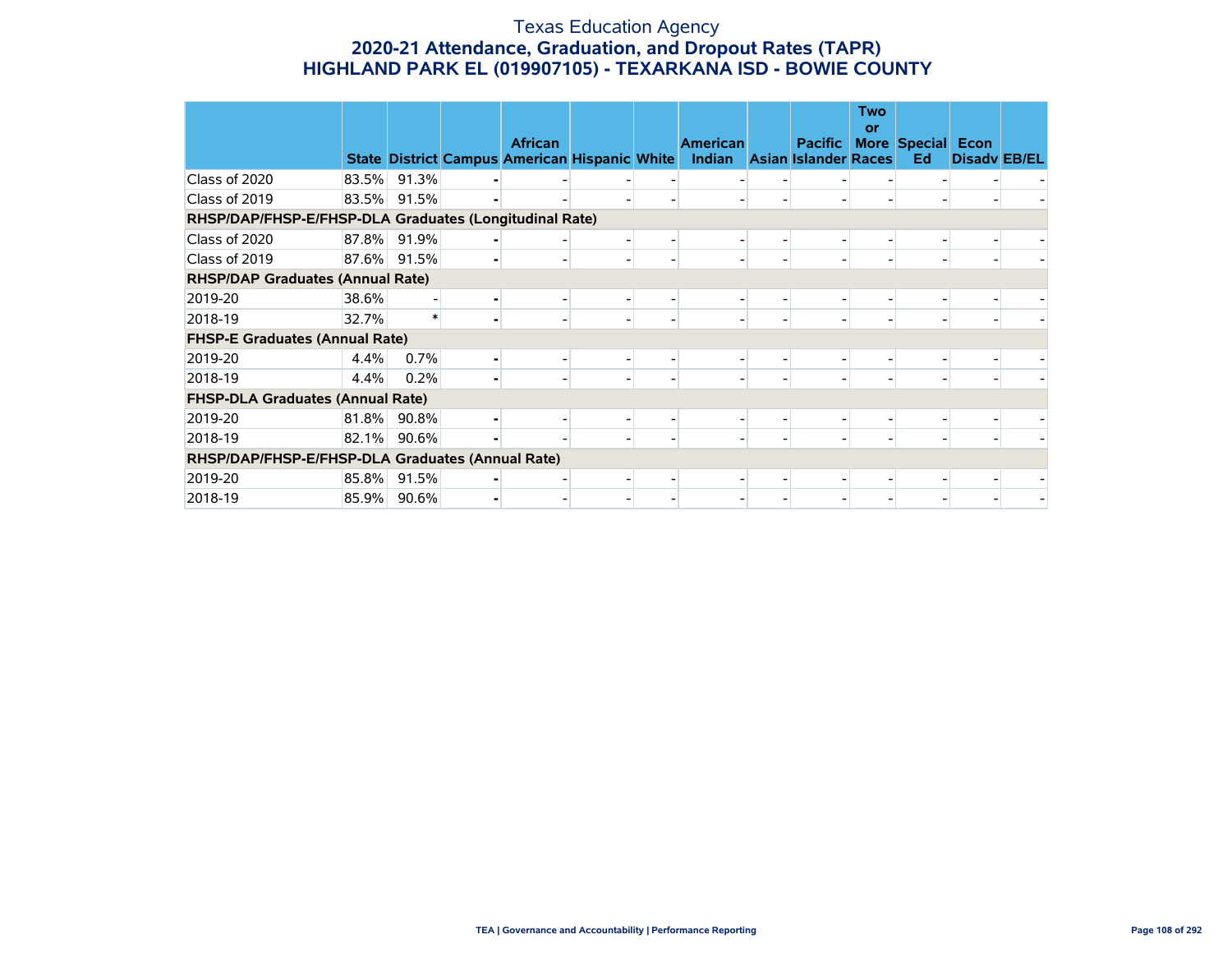#### Texas Education Agency **2020-21 Graduation Profile (TAPR) HIGHLAND PARK EL (019907105) - TEXARKANA ISD - BOWIE COUNTY**

|                                                            | <b>Count</b> | <b>Campus Campus District</b><br><b>Percent</b> | <b>Count</b> | <b>State</b><br><b>Count</b> |
|------------------------------------------------------------|--------------|-------------------------------------------------|--------------|------------------------------|
| Graduates (2019-20 Annual Graduates)                       |              |                                                 |              |                              |
| <b>Total Graduates</b>                                     |              |                                                 |              | 448 360,220                  |
| <b>By Ethnicity:</b>                                       |              |                                                 |              |                              |
| African American                                           |              |                                                 | 171          | 44,729                       |
| Hispanic                                                   |              |                                                 | 70           | 184,060                      |
| White                                                      |              |                                                 |              | 185 105,215                  |
| American Indian                                            |              |                                                 | 1            | 1,226                        |
| Asian                                                      |              |                                                 | 8            | 17,126                       |
| Pacific Islander                                           |              |                                                 | $\mathbf{0}$ | 557                          |
| Two or More Races                                          |              |                                                 | 13           | 7,307                        |
| <b>By Graduation Type:</b>                                 |              |                                                 |              |                              |
| Minimum H.S. Program                                       |              |                                                 | 0            | 1,512                        |
| Recommended H.S. Program/Distinguished Achievement Program |              |                                                 | $\Omega$     | 952                          |
| Foundation H.S. Program (No Endorsement)                   |              |                                                 | 38           | 49,535                       |
| Foundation H.S. Program (Endorsement)                      |              |                                                 | 3            | 15,689                       |
| Foundation H.S. Program (DLA)                              |              |                                                 |              | 407 292,532                  |
|                                                            |              |                                                 |              |                              |
| <b>Special Education Graduates</b>                         |              |                                                 | 35           | 29,018                       |
| Economically Disadvantaged Graduates                       |              |                                                 |              | 226 187,187                  |
| Emergent Bilingual (EB)/English Learner (EL) Graduates     |              |                                                 | 10           | 29,639                       |
| <b>At-Risk Graduates</b>                                   |              |                                                 |              | 119 148,836                  |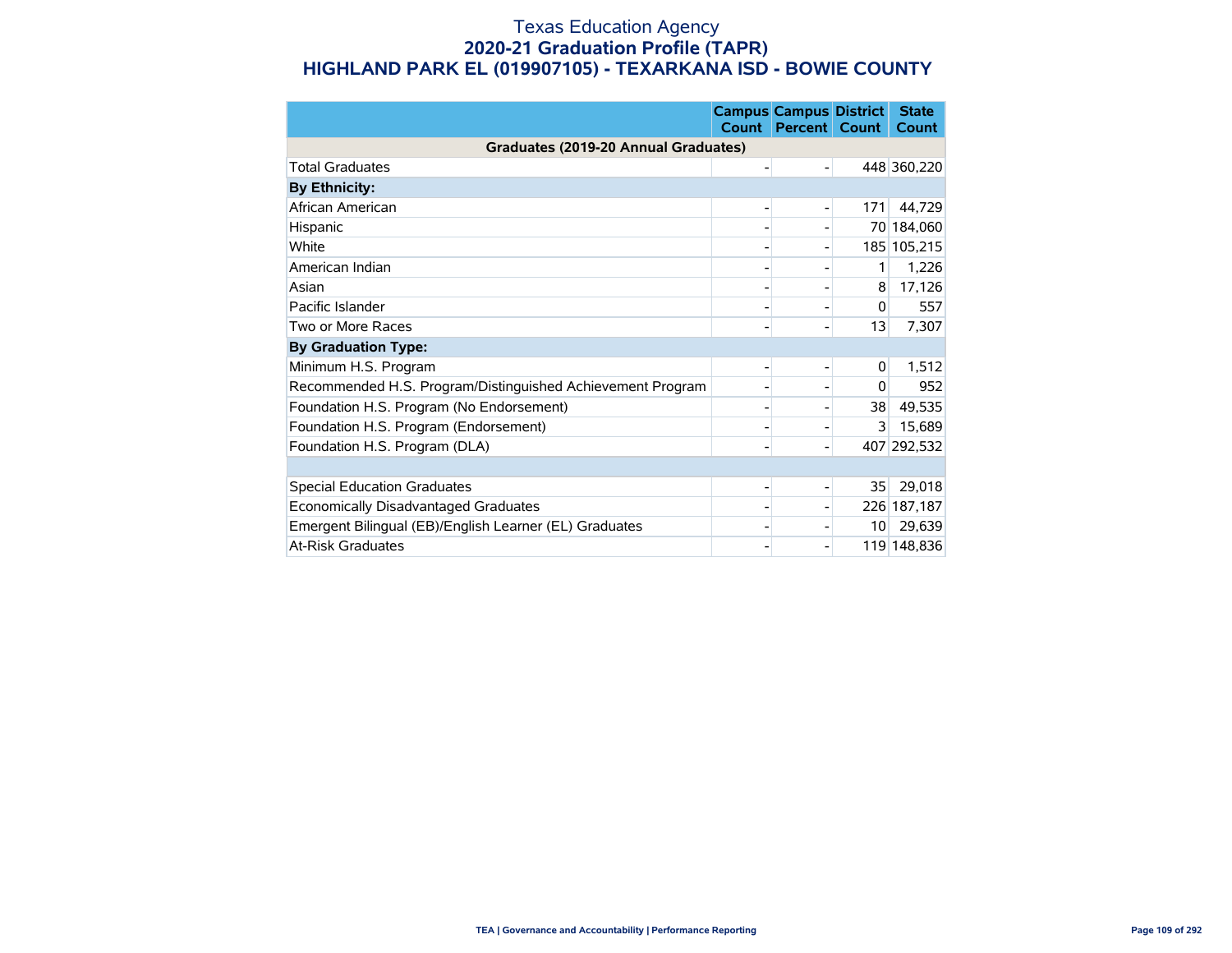#### Texas Education Agency **2020-21 College, Career, and Military Readiness (CCMR) (TAPR) HIGHLAND PARK EL (019907105) - TEXARKANA ISD - BOWIE COUNTY**

**There is no data for this campus.**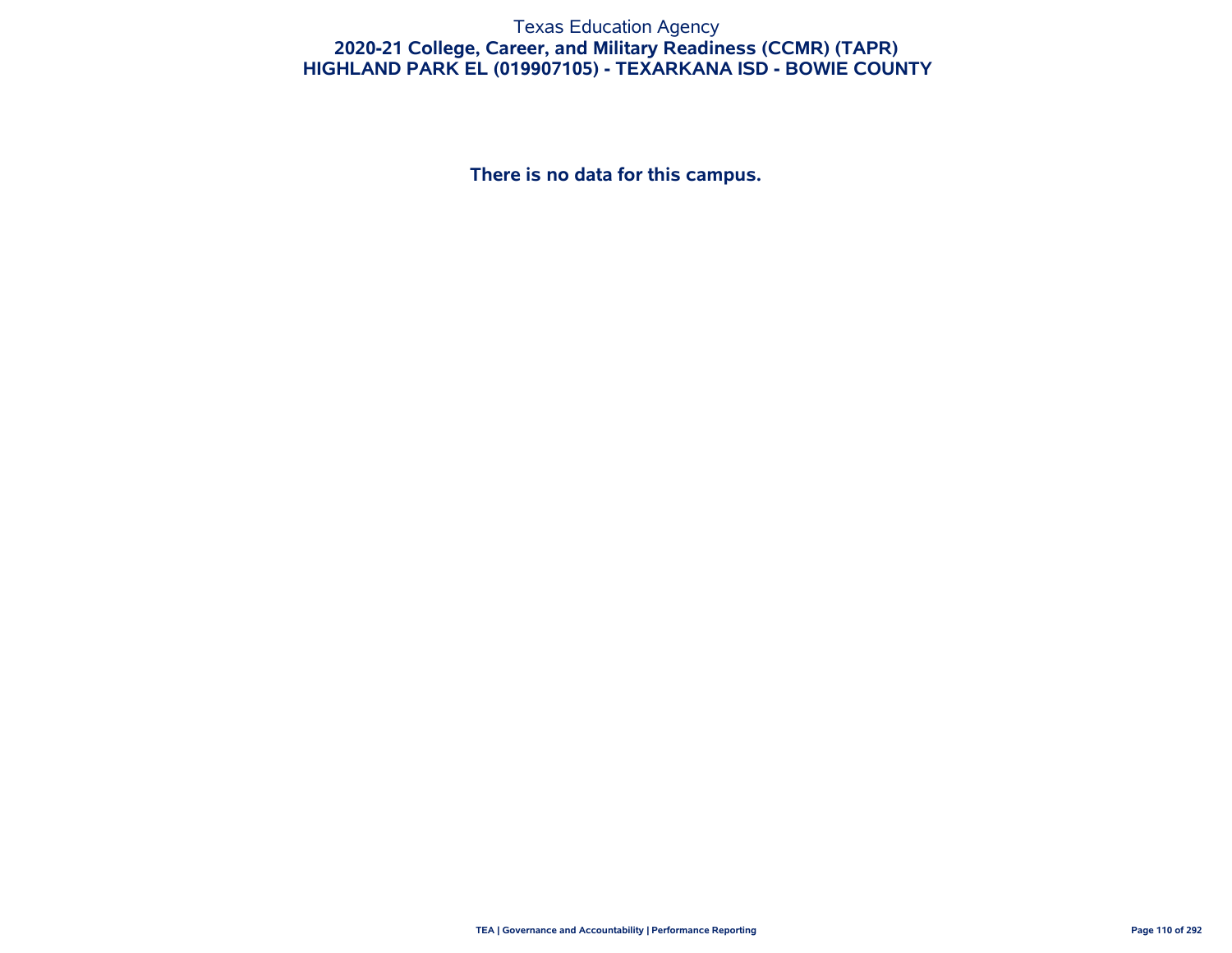#### Texas Education Agency **2020-21 CCMR-Related Indicators (TAPR) HIGHLAND PARK EL (019907105) - TEXARKANA ISD - BOWIE COUNTY**

**There is no data for this campus.**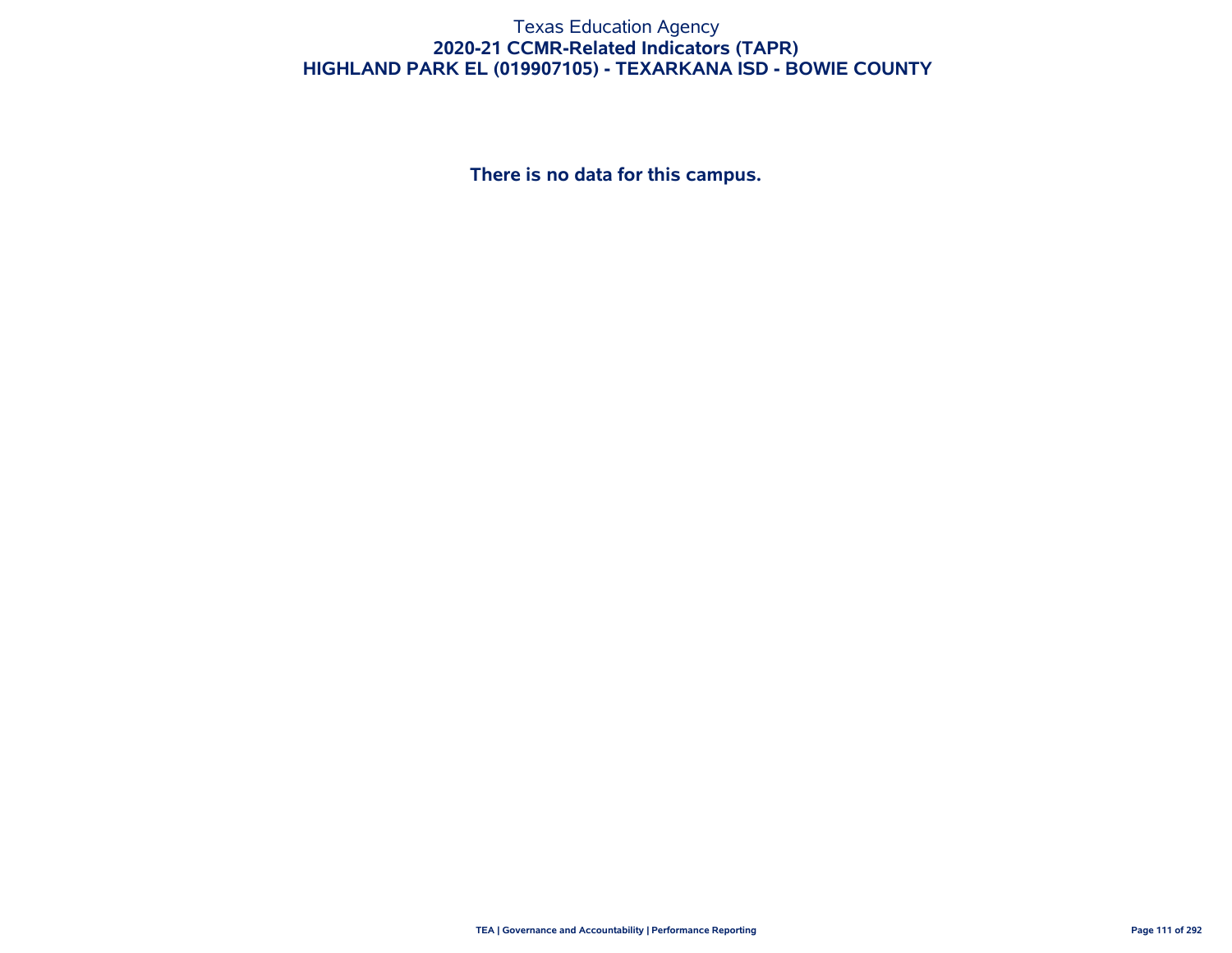#### Texas Education Agency **2020-21 Other Postsecondary Indicators (TAPR) HIGHLAND PARK EL (019907105) - TEXARKANA ISD - BOWIE COUNTY**

**There is no data for this campus.**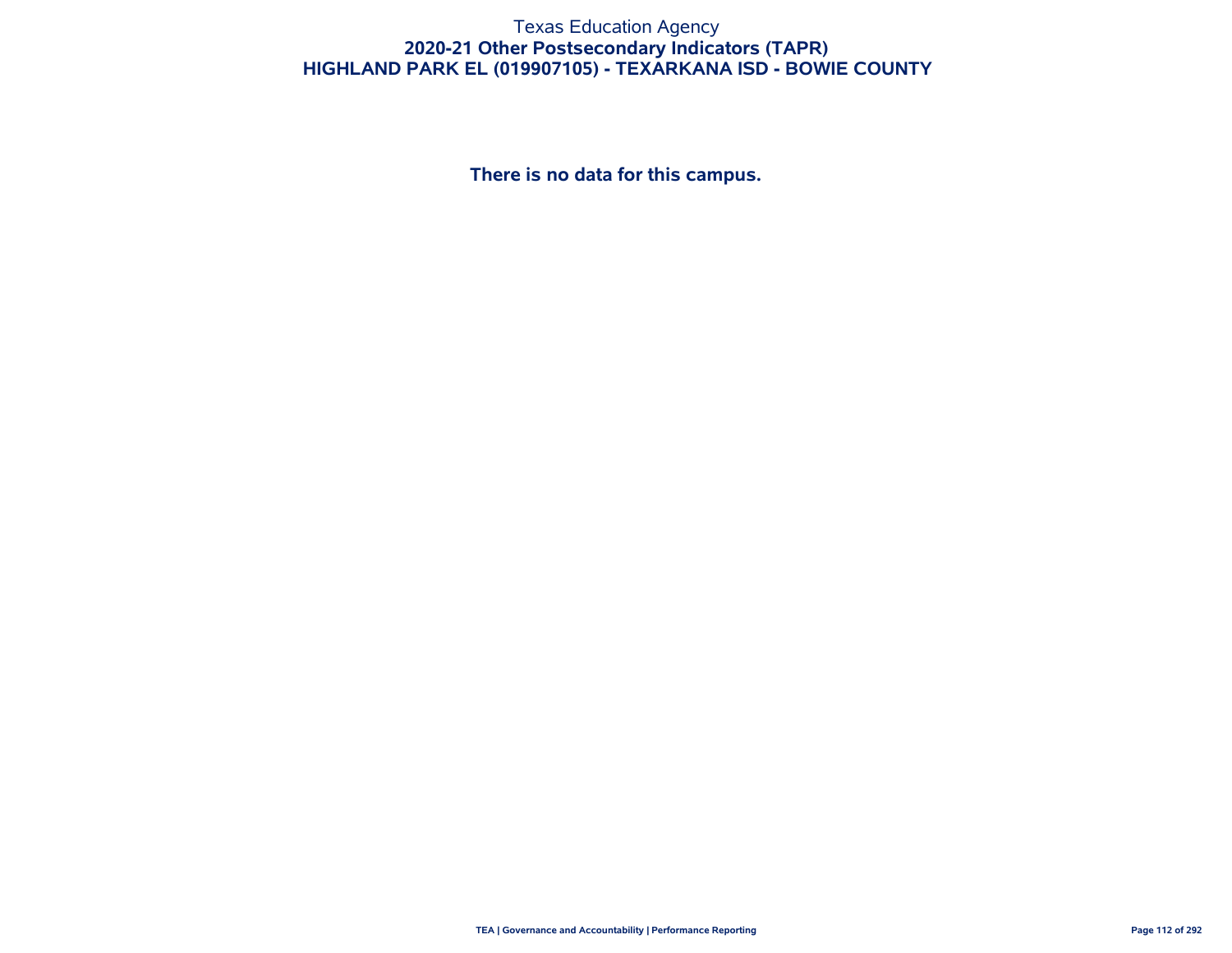|                                               |             |                               | <b>Membership</b> |                 |                |                               | <b>Enrollment</b> |                 |
|-----------------------------------------------|-------------|-------------------------------|-------------------|-----------------|----------------|-------------------------------|-------------------|-----------------|
|                                               |             | <b>Campus</b>                 |                   |                 |                | <b>Campus</b>                 |                   |                 |
| <b>Student Information</b>                    |             | <b>Count Percent District</b> |                   | <b>State</b>    |                | <b>Count Percent District</b> |                   | <b>State</b>    |
|                                               |             |                               |                   |                 |                |                               |                   |                 |
| <b>Total Students</b>                         |             | 362 100.0%                    |                   | 7,654 5,359,040 |                | 362 100.0%                    |                   | 7,654 5,371,586 |
| <b>Students by Grade:</b>                     |             |                               |                   |                 |                |                               |                   |                 |
| Early Childhood Education                     | 0           | 0.0%                          | 0.2%              | 0.3%            | 0              | 0.0%                          | 0.2%              | 0.4%            |
| Pre-Kindergarten                              | 32          | 8.8%                          | 5.1%              | 3.7%            | 32             | 8.8%                          | 5.1%              | 3.7%            |
| Kindergarten                                  | 69          | 19.1%                         | 7.3%              | 6.7%            | 69             | 19.1%                         | 7.3%              | 6.7%            |
| Grade 1                                       | 53          | 14.6%                         | 6.0%              | 7.1%            | 53             | 14.6%                         | 6.0%              | 7.1%            |
| Grade 2                                       | 45          | 12.4%                         | 7.1%              | 7.1%            | 45             | 12.4%                         | 7.1%              | 7.1%            |
| Grade 3                                       | 59          | 16.3%                         | 7.0%              | 7.1%            | 59             | 16.3%                         | 7.0%              | 7.1%            |
| Grade 4                                       | 51          | 14.1%                         | 6.9%              | 7.2%            | 51             | 14.1%                         | 6.9%              | 7.2%            |
| Grade 5                                       | 53          | 14.6%                         | 6.3%              | 7.4%            | 53             | 14.6%                         | 6.3%              | 7.4%            |
| Grade 6                                       | 0           | 0.0%                          | 6.8%              | 7.7%            | $\mathbf 0$    | 0.0%                          | 6.8%              | 7.7%            |
| Grade 7                                       | 0           | 0.0%                          | 7.4%              | 7.9%            | 0              | 0.0%                          | 7.4%              | 7.8%            |
| Grade 8                                       | 0           | 0.0%                          | 8.1%              | 7.9%            | $\overline{0}$ | 0.0%                          | 8.1%              | 7.9%            |
| Grade 9                                       | 0           | 0.0%                          | 8.5%              | 8.1%            | $\pmb{0}$      | 0.0%                          | 8.5%              | 8.1%            |
| Grade 10                                      | 0           | 0.0%                          | 8.7%              | 7.8%            | $\mathbf 0$    | 0.0%                          | 8.7%              | 7.8%            |
| Grade 11                                      | $\mathbf 0$ | 0.0%                          | 7.7%              | 7.2%            | $\mathbf 0$    | 0.0%                          | 7.7%              | 7.2%            |
| Grade 12                                      | 0           | 0.0%                          | 6.9%              | 6.8%            | $\mathbf 0$    | 0.0%                          | 6.9%              | 6.8%            |
| <b>Ethnic Distribution:</b>                   |             |                               |                   |                 |                |                               |                   |                 |
| African American                              | 149         | 41.2%                         | 41.8%             | 12.7%           | 149            | 41.2%                         | 41.8%             | 12.7%           |
| Hispanic                                      | 165         | 45.6%                         | 19.4%             | 52.9%           | 165            | 45.6%                         | 19.4%             | 52.9%           |
| White                                         | 30          | 8.3%                          | 31.7%             | 26.5%           | 30             | 8.3%                          | 31.7%             | 26.5%           |
| American Indian                               | 0           | 0.0%                          | 0.4%              | 0.3%            | $\overline{0}$ | 0.0%                          | 0.4%              | 0.3%            |
| Asian                                         | 0           | 0.0%                          | 1.3%              | 4.7%            | 0              | 0.0%                          | 1.3%              | 4.7%            |
| Pacific Islander                              | 0           | 0.0%                          | 0.1%              | 0.2%            | $\pmb{0}$      | 0.0%                          | 0.1%              | 0.2%            |
| Two or More Races                             | 18          | 5.0%                          | 5.3%              | 2.7%            | 18             | 5.0%                          | 5.3%              | 2.7%            |
| Sex:                                          |             |                               |                   |                 |                |                               |                   |                 |
| Female                                        | 185         | 51.1%                         | 51.1%             | 48.9%           | 185            | 51.1%                         | 51.1%             | 48.9%           |
| Male                                          | 177         | 48.9%                         | 48.9%             | 51.1%           | 177            | 48.9%                         | 48.9%             | 51.1%           |
|                                               |             |                               |                   |                 |                |                               |                   |                 |
| Economically Disadvantaged                    | 352         | 97.2%                         | 69.5%             | 60.3%           | 352            | 97.2%                         | 69.5%             | 60.2%           |
| Non-Educationally Disadvantaged               | 10          | 2.8%                          | 30.5%             | 39.7%           | 10             | 2.8%                          | 30.5%             | 39.8%           |
| Section 504 Students                          | 21          | 5.8%                          | 13.5%             | 7.2%            | 21             | 5.8%                          | 13.5%             | 7.2%            |
| EB Students/EL                                | 147         | 40.6%                         | 8.3%              | 20.7%           | 147            | 40.6%                         | 8.3%              | 20.6%           |
| Students w/ Disciplinary Placements (2019-20) | 0           | 0.0%                          | 0.8%              | 1.2%            |                |                               |                   |                 |
| Students w/ Dyslexia                          | 15          | 4.1%                          | 5.1%              | 4.5%            | 15             | 4.1%                          | 5.1%              | 4.5%            |
| <b>Foster Care</b>                            | $\Omega$    | 0.0%                          | 0.2%              | 0.3%            | $\Omega$       | 0.0%                          | 0.2%              | 0.3%            |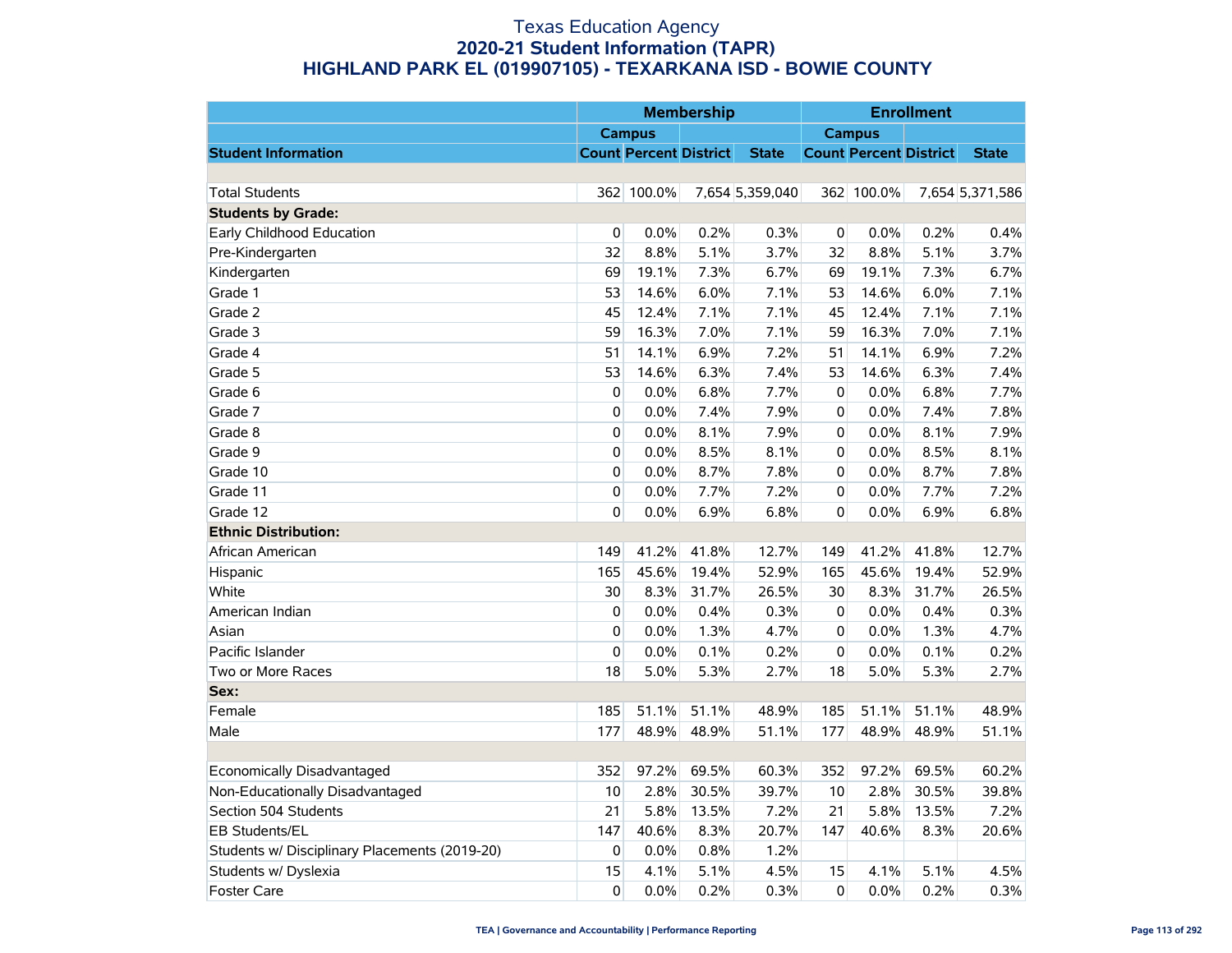|                                                                          |        |                               | <b>Membership</b> |              |             |                               | <b>Enrollment</b> |              |
|--------------------------------------------------------------------------|--------|-------------------------------|-------------------|--------------|-------------|-------------------------------|-------------------|--------------|
|                                                                          |        | <b>Campus</b>                 |                   |              |             | <b>Campus</b>                 |                   |              |
| <b>Student Information</b>                                               |        | <b>Count Percent District</b> |                   | <b>State</b> |             | <b>Count Percent District</b> |                   | <b>State</b> |
| Homeless                                                                 | 2      | 0.6%                          | 0.3%              | 1.1%         | 2           | 0.6%                          | 0.3%              | 1.1%         |
| Immigrant                                                                | 25     | 6.9%                          | 1.0%              | 2.0%         | 25          | 6.9%                          | 1.0%              | 2.0%         |
| Migrant                                                                  | 0      | 0.0%                          | 0.0%              | 0.3%         | $\mathbf 0$ | 0.0%                          | 0.0%              | 0.3%         |
| Title I                                                                  | 362    | 100.0%                        | 56.3%             | 64.5%        |             | 362 100.0%                    | 56.3%             | 64.5%        |
| Military Connected                                                       | 0      | 0.0%                          | 1.5%              | 2.7%         | $\mathbf 0$ | 0.0%                          | 1.5%              | 2.7%         |
| At-Risk                                                                  | 260    | 71.8%                         | 57.5%             | 49.2%        | 260         | 71.8%                         | 57.5%             | 49.1%        |
| <b>Students by Instructional Program:</b>                                |        |                               |                   |              |             |                               |                   |              |
| <b>Bilingual/ESL Education</b>                                           | 149    | 41.2%                         | 8.3%              | 21.0%        | 149         | 41.2%                         | 8.3%              | 20.9%        |
| Gifted and Talented Education                                            | 6      | 1.7%                          | 5.1%              | 8.3%         | 6           | 1.7%                          | 5.1%              | 8.3%         |
| <b>Special Education</b>                                                 | 33     | 9.1%                          | 11.4%             | 11.1%        | 33          | 9.1%                          | 11.4%             | 11.3%        |
| Students with Disabilities by Type of Primary Disability:                |        |                               |                   |              |             |                               |                   |              |
| <b>Total Students with Disabilities</b>                                  | 33     |                               |                   |              |             |                               |                   |              |
| By Type of Primary Disability<br>Students with Intellectual Disabilities | 19     | 57.6%                         | 53.7%             | 42.5%        |             |                               |                   |              |
| Students with Physical Disabilities                                      | 7      | 21.2%                         | 11.8%             | 21.3%        |             |                               |                   |              |
| <b>Students with Autism</b>                                              | $\ast$ | $\ast$                        | 11.1%             | 14.1%        |             |                               |                   |              |
| Students with Behavioral Disabilities                                    | $***$  | $***$                         | 22.0%             | 20.6%        |             |                               |                   |              |
| Students with Non-Categorical Early Childhood                            | 0      | 0.0%                          | 1.5%              | 1.5%         |             |                               |                   |              |
| Mobility (2019-20):                                                      |        |                               |                   |              |             |                               |                   |              |
| <b>Total Mobile Students</b>                                             | 44     | 15.3%                         | 32.6%             | 13.8%        |             |                               |                   |              |
| By Ethnicity:<br>African American                                        | 23     | 8.0%                          | 8.9%              | 2.8%         |             |                               |                   |              |
| Hispanic                                                                 | 13     | 4.5%                          | 10.3%             | 7.1%         |             |                               |                   |              |
| White                                                                    | 4      | 1.4%                          | 11.3%             | 3.1%         |             |                               |                   |              |
| American Indian                                                          | 0      | 0.0%                          | 0.2%              | 0.1%         |             |                               |                   |              |
| Asian                                                                    | 1      | 0.3%                          | 0.3%              | 0.4%         |             |                               |                   |              |
| Pacific Islander                                                         | 0      | 0.0%                          | 0.1%              | 0.0%         |             |                               |                   |              |
| Two or More Races                                                        | 3      | 1.0%                          | 1.5%              | 0.4%         |             |                               |                   |              |
| Count and Percent of Special Ed Students who are Mobile                  | 6      | 18.8%                         | 35.5%             | 16.5%        |             |                               |                   |              |
| Count and Percent of EB Students/EL who are Mobile                       | 11     | 9.6%                          | 23.8%             | 13.6%        |             |                               |                   |              |
| Count and Percent of Econ Dis Students who are Mobile                    | 41     | 14.9%                         | 22.6%             | 16.0%        |             |                               |                   |              |
| <b>Student Attrition (2019-20):</b>                                      |        |                               |                   |              |             |                               |                   |              |
| <b>Total Student Attrition</b>                                           | 55     | 17.7%                         | 26.6%             | 16.6%        |             |                               |                   |              |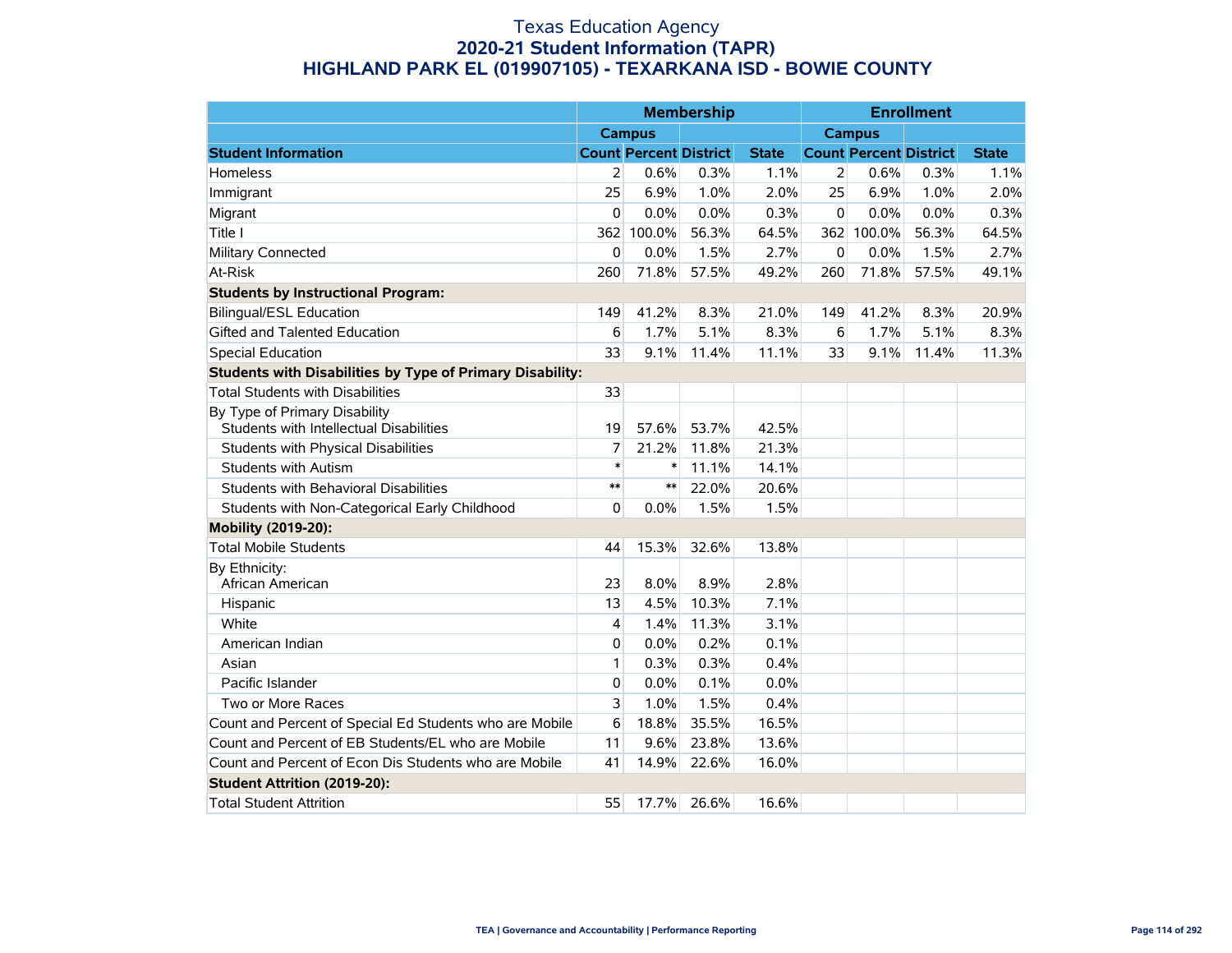|                                                                                  | --Non-Special<br><b>Education Rates--</b> |         |              | ---Special Education<br>Rates--- |       |              |  |
|----------------------------------------------------------------------------------|-------------------------------------------|---------|--------------|----------------------------------|-------|--------------|--|
| <b>Student</b><br><b>Information Campus District State Campus District State</b> |                                           |         |              |                                  |       |              |  |
| <b>Retention Rates by Grade:</b>                                                 |                                           |         |              |                                  |       |              |  |
| Kindergarten                                                                     | 13.5%                                     | 13.0%   | 1.4%         | 16.7%                            | 16.1% | 4.8%         |  |
| Grade 1                                                                          | 7.9%                                      |         | 4.2% 1.9%    | $0.0\%$                          |       | 3.2% 3.2%    |  |
| Grade 2                                                                          | 2.0%                                      | 2.1%    | 1.0%         | $0.0\%$                          |       | 2.9% 1.4%    |  |
| Grade 3                                                                          | 2.3%                                      |         | $0.2\%$ 0.5% | $0.0\%$                          |       | $0.0\%$ 0.6% |  |
| Grade 4                                                                          | 4.2%                                      | $1.2\%$ | 0.3%         | $0.0\%$                          |       | $0.0\%$ 0.4% |  |
| Grade 5                                                                          | 0.0%                                      |         | $0.6\%$ 0.2% | $0.0\%$                          |       | $1.0\%$ 0.3% |  |
| Grade 6                                                                          |                                           |         | $0.9\%$ 0.2% | -                                |       | $2.3\%$ 0.3% |  |
| Grade 7                                                                          | -                                         |         | $0.5\%$ 0.3% | $\overline{\phantom{0}}$         |       | $0.0\%$ 0.3% |  |
| Grade 8                                                                          |                                           |         | 1.7% 0.2%    | -                                |       | $2.8\%$ 0.4% |  |
| Grade 9                                                                          |                                           |         | $9.1\%$ 4.7% |                                  |       | 9.8% 7.8%    |  |

Class Size Averages by Grade and Subject (Derived from teacher responsibility records):

| <b>Class Size</b><br><b>Information</b> | <b>Campus District State</b> |      |      |  |
|-----------------------------------------|------------------------------|------|------|--|
| Elementary:                             |                              |      |      |  |
| Kindergarten                            | 15.2                         | 16.4 | 17.7 |  |
| Grade 1                                 | 13.4                         | 14.2 | 18.0 |  |
| Grade 2                                 | 10.7                         | 16.2 | 18.0 |  |
| Grade 3                                 | 13.2                         | 16.4 | 18.2 |  |
| Grade 4                                 | 15.3                         | 16.0 | 18.3 |  |
| Grade 5                                 | 10.9                         | 14.4 | 19.8 |  |
| Grade 6                                 |                              | 20.1 | 19.4 |  |
| Secondary:                              |                              |      |      |  |
| English/Language Arts                   |                              | 13.0 | 15.7 |  |
| Foreign Languages                       |                              | 19.2 | 17.8 |  |
| <b>Mathematics</b>                      |                              | 15.1 | 16.9 |  |
| Science                                 |                              | 15.7 | 17.9 |  |
| Social Studies                          |                              | 18.1 | 18.3 |  |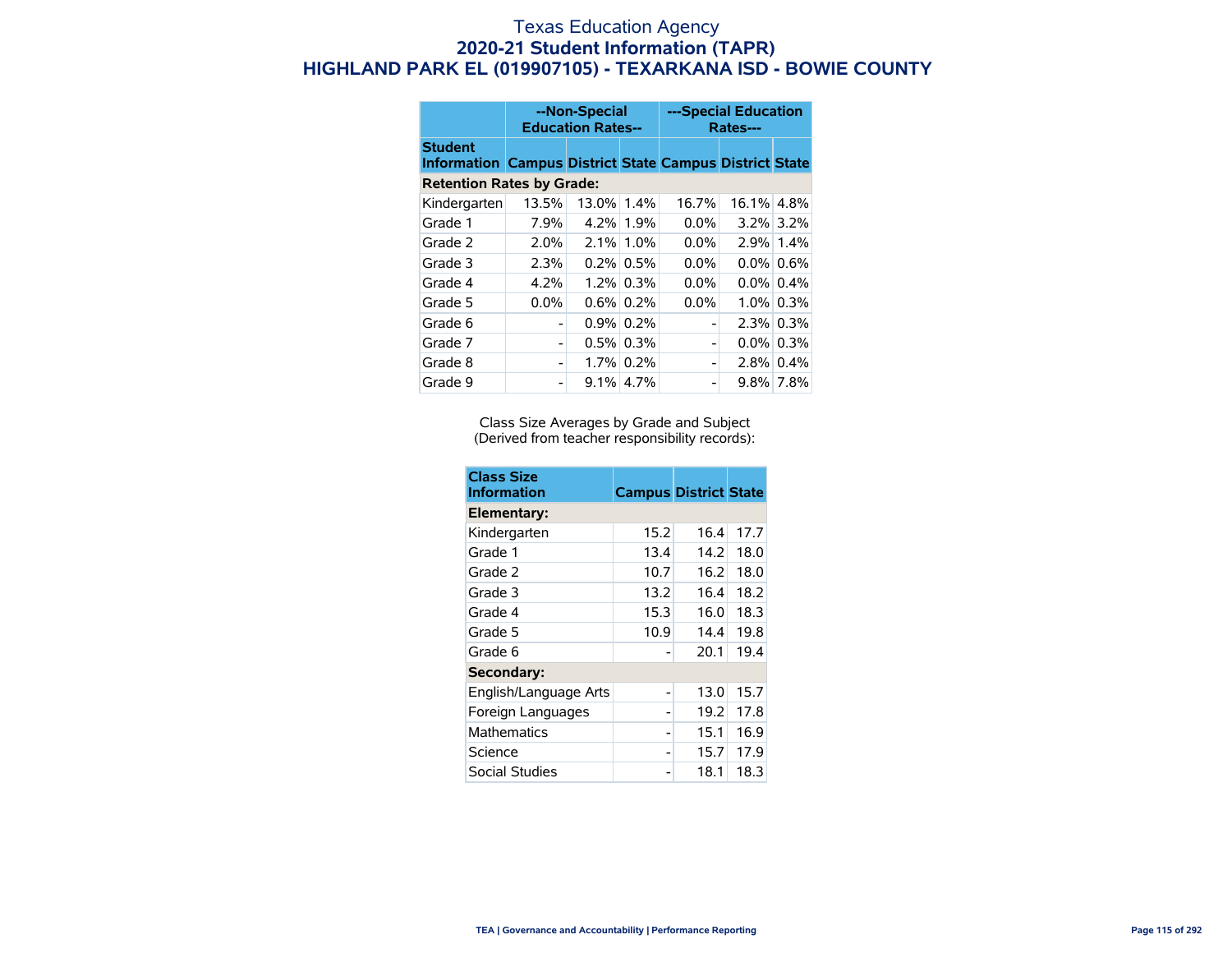|                                               | --------- Campus ---------            |        |        |               |
|-----------------------------------------------|---------------------------------------|--------|--------|---------------|
| <b>Staff Information</b>                      | <b>Count/Average Percent District</b> |        |        | <b>State</b>  |
|                                               |                                       |        |        |               |
| <b>Total Staff</b>                            | 46.9                                  | 100.0% | 100.0% | 100.0%        |
|                                               |                                       |        |        |               |
| Professional Staff:                           | 35.1                                  | 75.0%  | 63.4%  | 64.3%         |
| Teachers                                      | 31.3                                  | 66.8%  | 49.6%  | 49.6%         |
| Professional Support                          | 1.8                                   | 3.9%   | 9.3%   | 10.6%         |
| Campus Administration (School Leadership)     | 2.0                                   | 4.3%   | 3.6%   | 3.0%          |
| <b>Educational Aides:</b>                     | 11.7                                  | 25.0%  | 12.0%  | 10.6%         |
| <b>Librarians and Counselors (Headcount):</b> |                                       |        |        |               |
| <b>Full-time Librarians</b>                   | 0.0                                   | n/a    | 2.0    | 4,290.0       |
| Part-time Librarians                          | 0.0                                   | n/a    | 0.0    | 582.0         |
| <b>Full-time Counselors</b>                   | 1.0                                   | n/a    |        | 13.0 13,211.0 |
| Part-time Counselors                          | 0.0                                   | n/a    | 0.0    | 1,126.0       |
|                                               |                                       |        |        |               |
| <b>Total Minority Staff:</b>                  | 22.2                                  | 47.5%  | 35.7%  | 51.5%         |
| <b>Teachers by Ethnicity:</b>                 |                                       |        |        |               |
| African American                              | 2.5                                   | 7.8%   | 15.8%  | 11.1%         |
| Hispanic                                      | 7.8                                   | 24.8%  | 6.7%   | 28.4%         |
| White                                         | 20.0                                  | 63.9%  | 75.4%  | 56.9%         |
| American Indian                               | 0.0                                   | 0.0%   | 0.6%   | 0.3%          |
| Asian                                         | 0.3                                   | 0.9%   | 0.4%   | 1.8%          |
| Pacific Islander                              | 0.0                                   | 0.0%   | 0.0%   | 0.2%          |
| Two or More Races                             | 0.8                                   | 2.5%   | 1.2%   | 1.2%          |
| <b>Teachers by Sex:</b>                       |                                       |        |        |               |
| <b>Males</b>                                  | 4.2                                   | 13.3%  | 20.2%  | 23.8%         |
| Females                                       | 27.2                                  | 86.7%  | 79.8%  | 76.2%         |
| <b>Teachers by Highest Degree Held:</b>       |                                       |        |        |               |
| No Degree                                     | 0.6                                   | 1.9%   | 2.4%   | 1.2%          |
| <b>Bachelors</b>                              | 21.4                                  | 68.3%  | 64.5%  | 73.0%         |
| <b>Masters</b>                                | 9.3                                   | 29.8%  | 33.1%  | 25.0%         |
| Doctorate                                     | 0.0                                   | 0.0%   | 0.0%   | 0.7%          |
| <b>Teachers by Years of Experience:</b>       |                                       |        |        |               |
| <b>Beginning Teachers</b>                     | 1.0                                   | 3.2%   | 4.5%   | 6.7%          |
| 1-5 Years Experience                          | 6.6                                   | 21.0%  | 32.2%  | 27.8%         |
| 6-10 Years Experience                         | 8.6                                   | 27.4%  | 21.1%  | 20.3%         |
| 11-20 Years Experience                        | 10.7                                  | 34.1%  | 25.9%  | 29.1%         |
| 21-30 Years Experience                        | 4.5                                   | 14.3%  | 13.2%  | 13.0%         |
| Over 30 Years Experience                      | 0.0                                   | 0.0%   | 3.1%   | 3.1%          |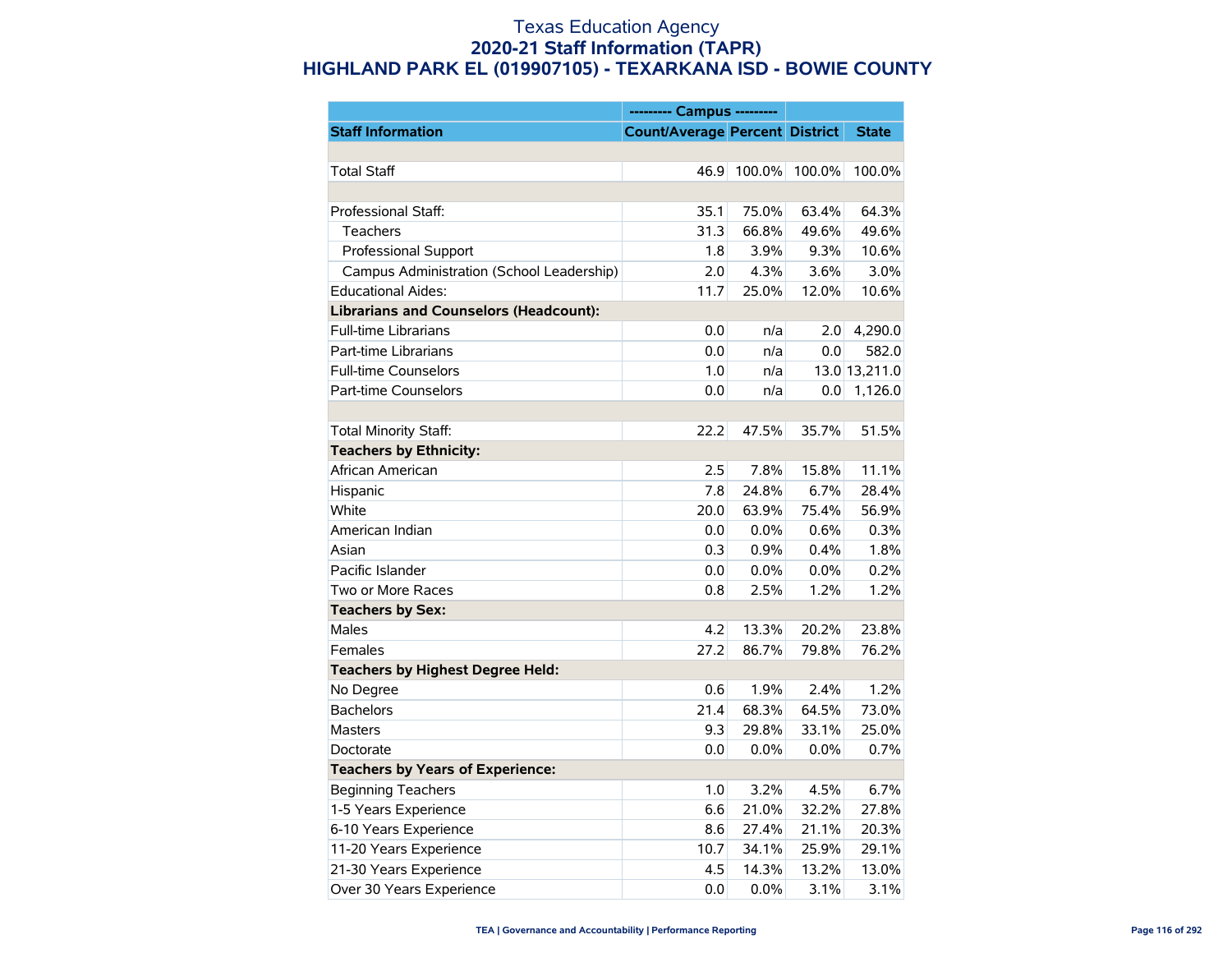|                                | --------- Campus ---------           |     |      |      |
|--------------------------------|--------------------------------------|-----|------|------|
| <b>Staff Information</b>       | Count/Average Percent District State |     |      |      |
|                                |                                      |     |      |      |
| Number of Students per Teacher | 116                                  | n/a | 14.1 | 14.5 |

| <b>Staff Information</b>                                             | <b>Campus</b> | <b>District</b> | <b>State</b> |
|----------------------------------------------------------------------|---------------|-----------------|--------------|
| <b>Experience of Campus Leadership:</b>                              |               |                 |              |
| Average Years Experience of Principals                               | 11.0          | 8.4             | 6.4          |
| Average Years Experience of Principals with District                 | 11.0          | 6.8             | 5.5          |
| Average Years Experience of Assistant Principals                     | 1.0           | 6.6             | 5.5          |
| Average Years Experience of Assistant Principals with District       | 1.0           | 6.4             | 4.8          |
|                                                                      |               |                 |              |
| Average Years Experience of Teachers:                                | 11.7          | 11.3            | 11.2         |
| Average Years Experience of Teachers with District:                  | 6.8           | 6.6             | 7.2          |
| Average Teacher Salary by Years of Experience (regular duties only): |               |                 |              |
| <b>Beginning Teachers</b>                                            | \$43,000      | \$42,078        | \$50,849     |
| 1-5 Years Experience                                                 | \$45,140      | \$44,729        | \$53,288     |
| 6-10 Years Experience                                                | \$48,041      | \$48,474        | \$56,282     |
| 11-20 Years Experience                                               | \$53,828      | \$56,638        | \$59,900     |
| 21-30 Years Experience                                               | \$62,798      | \$63,544        | \$64,637     |
| Over 30 Years Experience                                             |               | \$65,821        | \$69,974     |
| Average Actual Salaries (regular duties only):                       |               |                 |              |
| <b>Teachers</b>                                                      | \$51,353      | \$51,635        | \$57,641     |
| Professional Support                                                 | \$62,302      | \$64,822        | \$68,030     |
| Campus Administration (School Leadership)                            | \$80,808      | \$77,854        | \$83,424     |
|                                                                      |               |                 |              |
| Instructional Staff Percent:                                         | n/a           | 65.0%           | 64.6%        |
|                                                                      |               |                 |              |
| Contracted Instructional Staff (not incl. above):                    | 0.0           | 0.0             | 5,731.4      |

|                                          | ----- Campus ----- |                         |         |              |  |  |
|------------------------------------------|--------------------|-------------------------|---------|--------------|--|--|
| <b>Program Information</b>               | <b>Count</b>       | <b>Percent District</b> |         | <b>State</b> |  |  |
| Teachers by Program (population served): |                    |                         |         |              |  |  |
| <b>Bilingual/ESL Education</b>           | 7.3                | 23.3%                   | 3.6%    | 6.2%         |  |  |
| Career and Technical Education           | 0.0                | $0.0\%$                 | 4.4%    | 5.1%         |  |  |
| Compensatory Education                   | 2.5                | 7.9%                    | $6.0\%$ | 2.8%         |  |  |
| Gifted and Talented Education            | 0.1                | 0.3%                    | 0.1%    | 1.8%         |  |  |
| <b>Regular Education</b>                 | 20.3               | 64.8%                   | 70.8%   | 71.0%        |  |  |
| <b>Special Education</b>                 | 1.1                | 3.6%                    | $6.9\%$ | 9.4%         |  |  |
| Other                                    | 0.0                | $0.0\%$                 | 8.2%    | 3.6%         |  |  |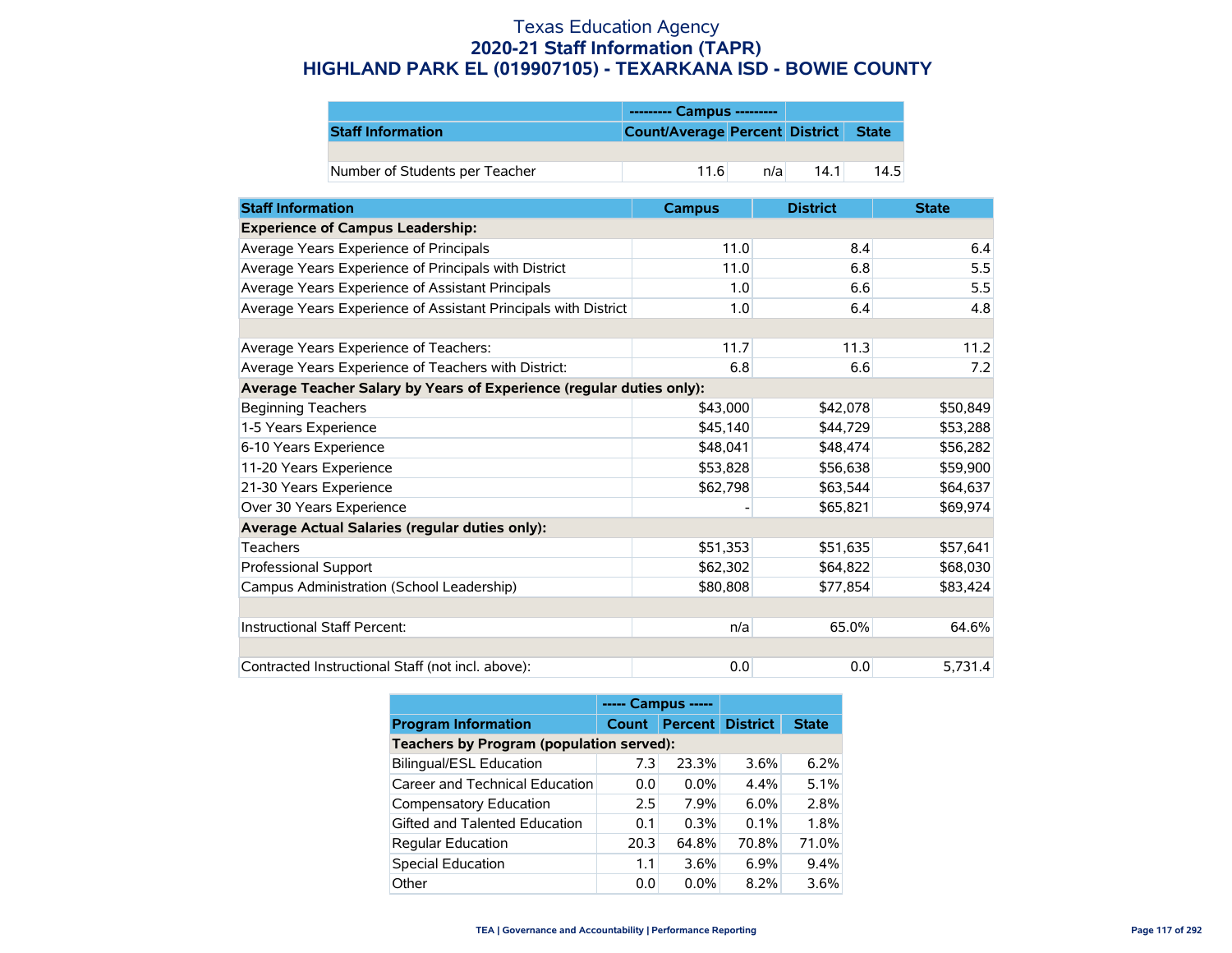- Indicates there are no students in the group.
- \* Indicates results are masked due to small numbers to protect student confidentiality.
- \*\* When only one student disability or assessment group is masked, then the second smallest student disability or assessment group is masked regardless of size. n/a Indicates data reporting is not applicable for this group.
- ? Indicates that the data for this item were statistically improbable or were reported outside a reasonable range.

**Link to: [PEIMS Financial Standard Reports 2019-20 Financial Actual Report](https://rptsvr1.tea.texas.gov/cgi/sas/broker?_service=marykay&_service=appserv&_debug=0&_program=sfadhoc.Campus_actual20.sas&which_camp=019907105)**

**(To open link in a new window, press the "Ctrl" key and click on the link.)**